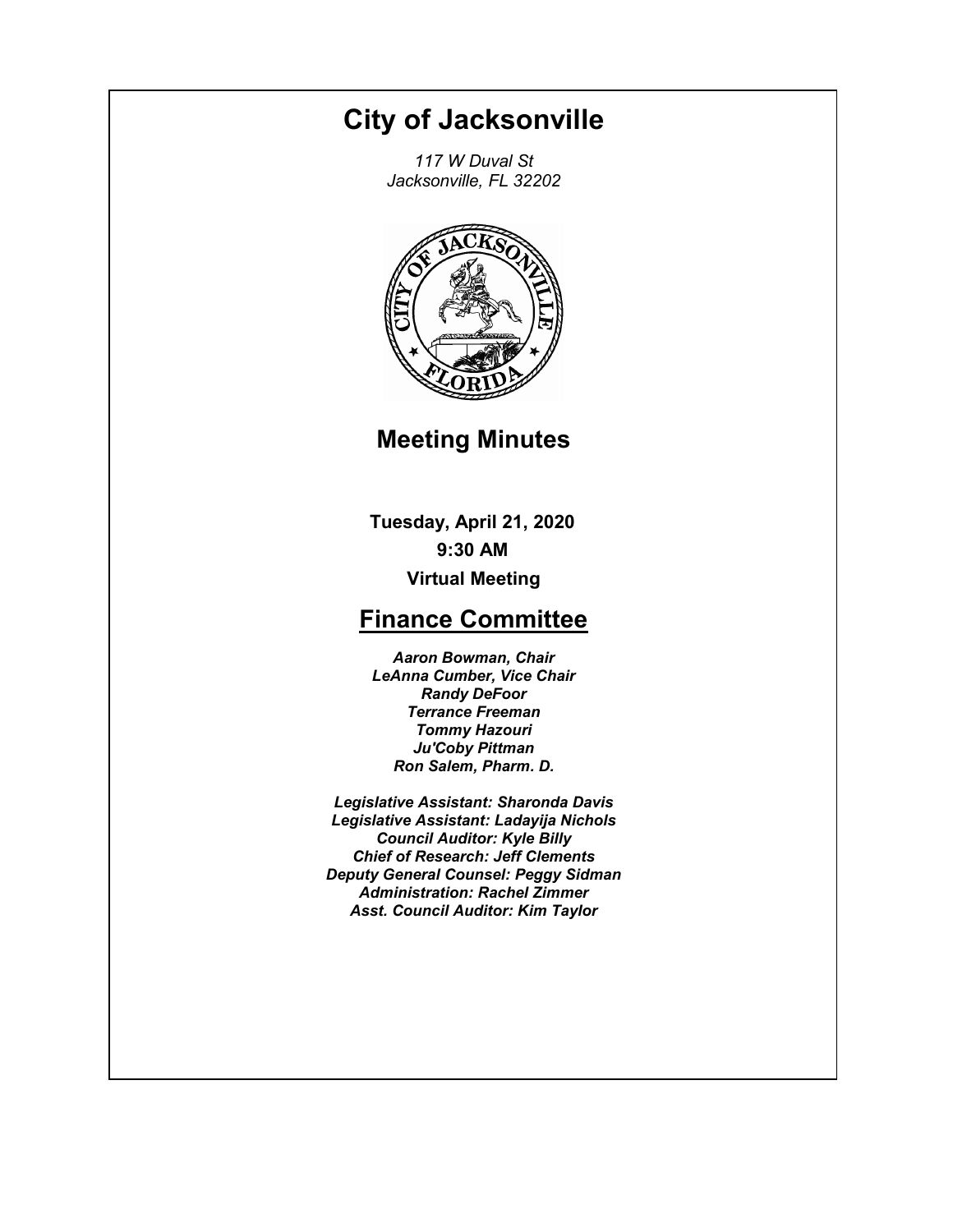If a person decides to appeal any decision made by the Council with respect to any matter considered at such meeting, such person will need a record of the proceedings, and for such purposes, such person may need to ensure that a verbatim record of the proceedings is made, which record includes the testimony and evidence upon which the appeal is to be based.

#### **Meeting Convened: 9:30 AM Meeting Adjourned: 11:23AM**

#### **Discussion on external auditor selection:**

Heather Reber of the Council Auditor's Office discussed the external auditor selection process. The selection committee selected the firm of Carr, Riggs and Ingram (the City's current auditor) and negotiations have produced a contract that is ready to be filed with approval legislation. The audit fee was \$323,500 for FY19 and will be \$320,000 for FY20. Council Member Salem asked about his need to potentially abstain from voting on the independent auditor selection because the firm does his taxes and he has a relative employed with the firm. Deputy General Counsel Peggy Sidman said that members may only abstain from voting pursuant to the requirements of state law regarding a personal benefit accruing to that member as a result of the vote. She will discuss Mr. Salem's situation with him off-line. Chairman Bowman asked that the bill be filed tomorrow in the name of the Auditor Selection Committee (Bowman, Cumber, Freeman). Mr. Hazouri asked to be added as a co-sponsor. Mr. Reber explained that the new contract will be for 3 more years with 2 additional 1-year renewal options.

#### **Attendance: Council Members Aaron Bowman (Chair), LeAnna Cumber, Randy DeFoor, Terrance Freeman, Tommy Hazouri, Ju'Coby Pittman, Ron Salem**

**Also: Council Members Brenda PriestlyJackson, Garrett Dennis, Michael Boylan and Danny Becton; Cheryl Brown - Council Secretary/Director; Jeff Clements - Council Research Division; Peggy Sidman, Stephen Durden and Paige Johnston- Office of General Counsel; Steve Cassada, Eric Grantham and Melanie Wilkes - Council Support Services; Kirk Wendland - Office of Economic Development; Kyle Billy, Kim Taylor, Trista Carraher, Heather Reber and Phillip Peterson - Council Auditor's Office; John Pappas - Public Works Department; Joey Greive - Finance and Administration Department; Jim Overton and Sherry Hall - Tax Collector; Damian Cook - Grants and Compliance Office**

**NOTE: The next regular meeting will be held Tuesday, May 5, 2020.**

**Item/File No. Title History**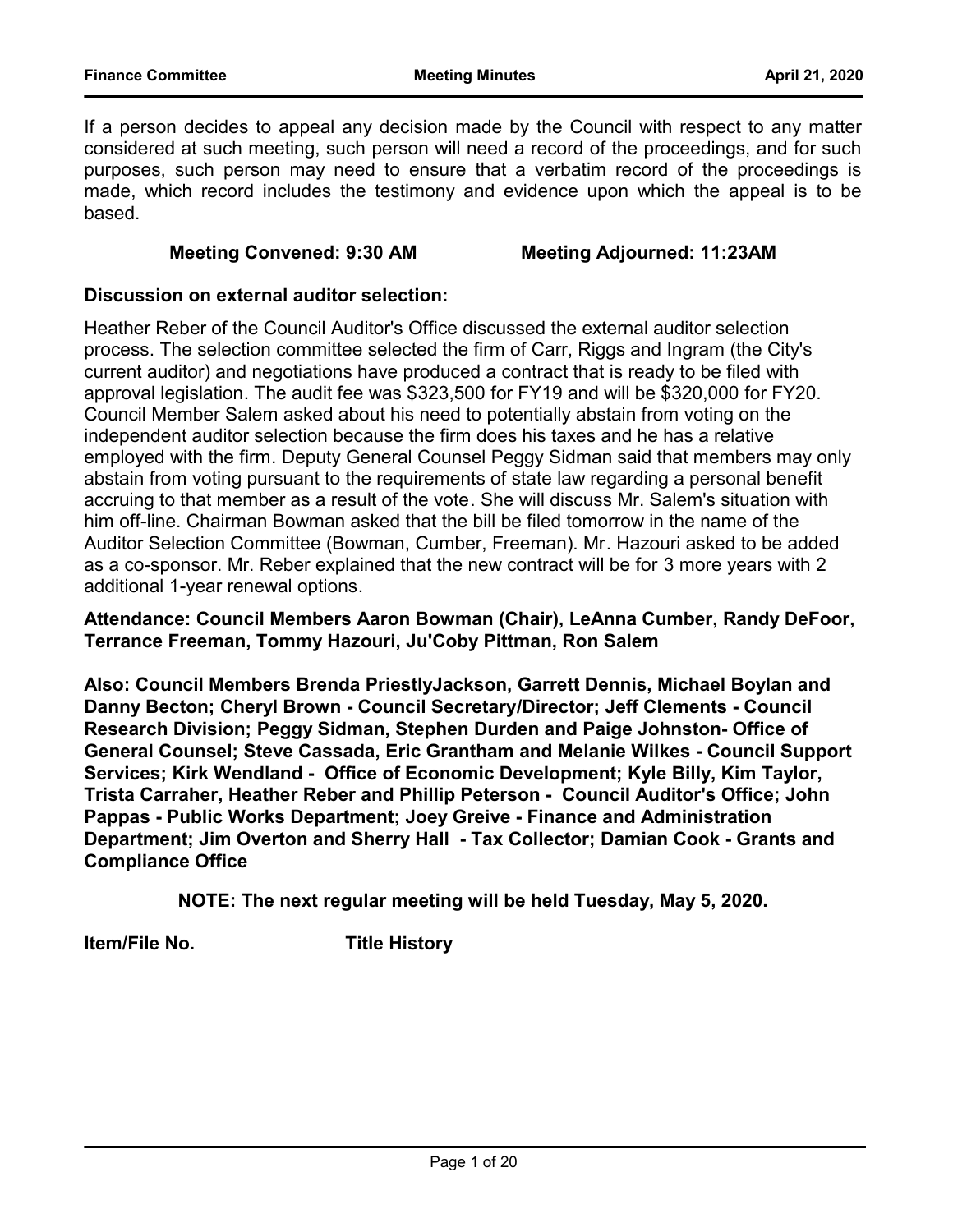| 1. | 2019-0555 | ORD Auth the Approp of \$1,725,422.19 in funding from the City's          |
|----|-----------|---------------------------------------------------------------------------|
|    |           | General Fund, General Svc. Dist. Fund Balance, in order to provide        |
|    |           | funding for the repayment by the City of funds received from the State of |
|    |           | FL Dept of Environmental Protection, Pursuant to that certain land &      |
|    |           | water conservation Fund Agreement No.12-00182 btwn the City & the         |
|    |           | State of FL ("Grant Agreement"), to allow for the future dev of           |
|    |           | Metropolitan Park; Apv & Auth Mayor & Corp Sec to Exec any Grant          |
|    |           | Agreemt termination docs & othr agreemts as req by law.                   |
|    |           | (B.T. 19-112)(Lotzia)(Reg of Mayor)                                       |
|    |           | 8/13/19 CO Introduced: NCSPHS, TEU, F                                     |
|    |           | 8/19/19 NCSPHS Read 2nd & Rerefer                                         |
|    |           | 8/19/19 TEU Read 2nd & Rerefer                                            |
|    |           | 8/20/19 F Read 2nd and Rerefer                                            |
|    |           | 8/27/19 CO PH Read 2nd and Rereferred; NCSPHS, TEU, F                     |
|    |           | 9/5/19 NCSPHS Meeting Cancelled/Defer                                     |
|    |           | 9/5/19 TEU Meeting Cancelled/Defer                                        |
|    |           | 3/16/20 NCSPHS Meeting Cancelled-COVID-19/ Emergency-No Action            |
|    |           | 3/16/20 TEU Meeting Cancelled-COVID-19/ Emergency-No Action               |
|    |           | 3/17/20 F Meeting Cancelled-COVID-19/ Emergency-No Action                 |
|    |           | 3/24/20 CO Meeting Cancelled-COVID-19/Emergency-No Action                 |
|    |           | Public Hearing Pursuant to Chapt 166, F.S. & CR 3.601 - 8/27/19           |
|    |           |                                                                           |

# **DEFER**

#### **At request of the Administration**

**2. 2020-0040** ORD re Responses to Council Auditor; Amend Sec 21.07 (Fiscal & Budgetary Functions), Article 21 (JEA), City Charter, to Prov Process to Respond to Requests Made by Council Auditor within 48 Hrs from Receipt of Council Auditor's Requested Information to Council Auditor. (Johnston) (Introduced by CM Diamond) (Co-Sponsor CM Cumber) 1/14/20 CO Introduced :TEU, F, R 1/21/20 TEU Read 2nd & Rerefer 1/22/20 F Read 2nd and Rerefer 1/22/20 R Read 2nd & Rerefer 1/28/20 CO PH Read 2nd & Rerefered;TEU,F,R 3/16/20 TEU Meeting Cancelled COVID-19/Emergency-No Action 3/17/20 F Meeting Cancelled COVID-19/Emergency-No Action 3/17/20 R Meeting Cancelled COVID-19/Emergency-No Action 3/24/20 CO Meeting Cancelled COVID-19/Emergency-No Action 4/20/20 TEU Amend/Approve 7-0 4/21/20 F Amend/Approve 7-0 4/21/20 R Amend/Approve 7-0 Public Hearing Pursuant to Chapt 166, F.S. & CR 3.601 –1/28/20 Public Hearing Pursuant to Sec 21.11, City Charter & CR 3.601 -2/25/20 **[2020-0040](http://jaxcityc.legistar.com/gateway.aspx?m=l&id=/matter.aspx?key=2094)**

#### **AMEND(TEU)/APPROVE**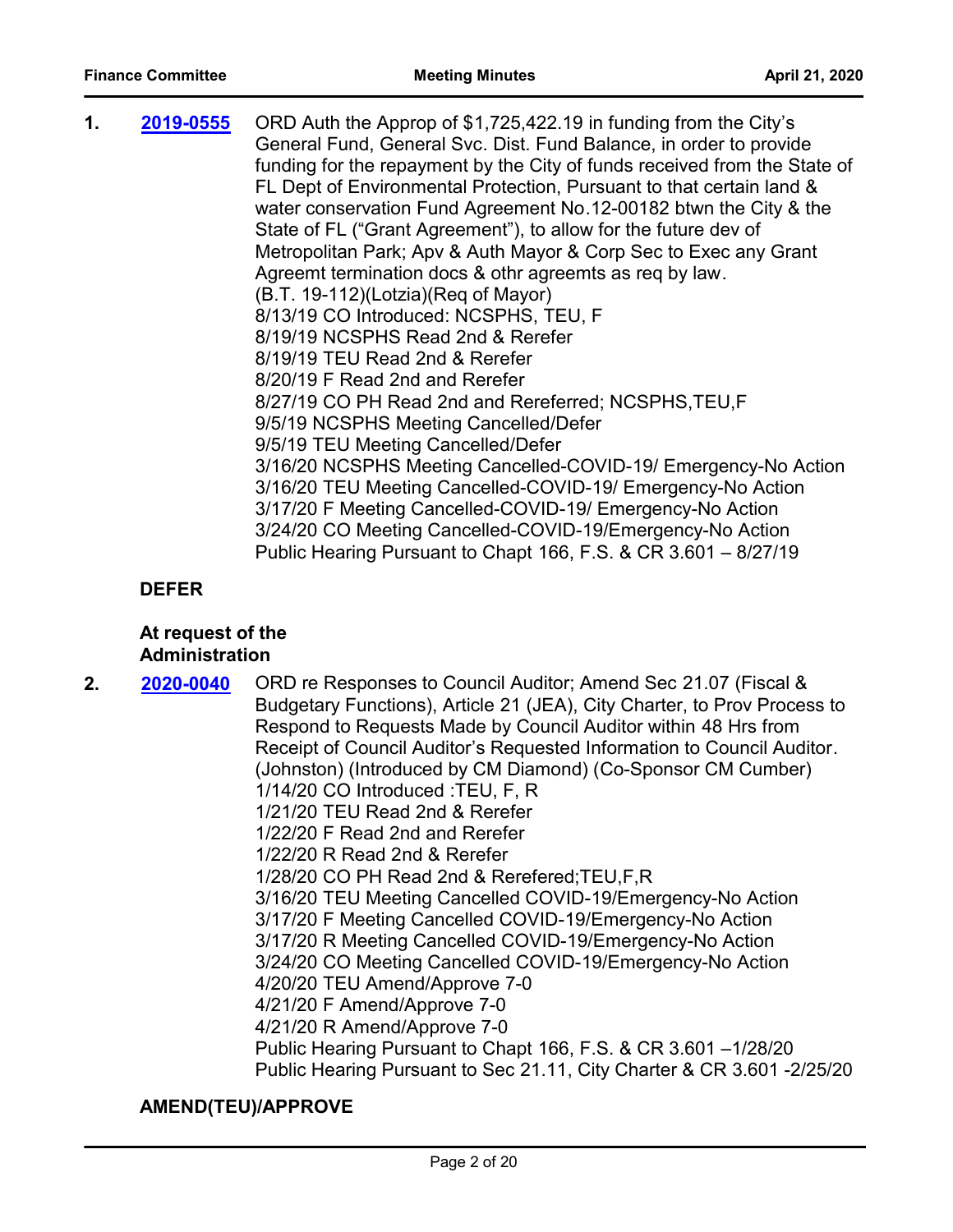**Aye:** 7 - Bowman, Cumber, DeFoor, Freeman, Hazouri, Pittman and Salem

# **AMENDMENT**

#### **Change initial response time from 48 business hours to two business days**

**3. 2020-0058** ORD Apv & Auth Jax Aviation Authority (JAA) to Withdraw from Risk Mgmt. Insurance Prog. Operated by City of Jax in accordance w/Sec 128.106, Ord Code, Prov for Return of JAA Funds; Prov for Prospective Effec Withdrawal Date. (Sidman) (Req of JAA) 1/28/20 CO Introduced: TEU, F 2/3/20 TEU Read 2nd & Rerefer 2/4/20 F Read 2nd & Rerefer 2/11/20 CO PH Read 2nd & Rereferred;TEU,F 3/16/20 TEU Meeting Cancelled COVID-19/Emergency-No Action 3/17/20 F Meeting Cancelled COVID-19/Emergency-No Action 3/24/20 CO Meeting Cancelled COVID-19/Emergency-No Action Public Hearing Pursuant to Chapt 166, F.S. & CR 3.601 – 2/11/20 **[2020-0058](http://jaxcityc.legistar.com/gateway.aspx?m=l&id=/matter.aspx?key=2116)**

# **DEFER**

# **At request of**

#### **JAA**

4. **2020-0107** ORD Approp \$497,195.63 from Retained Earnings in Subfund 561 to Subfund 561 Self-Insurance Acct to Return Excess FY 2019 Gen Liability Loss Provision to JAA in Amt of \$9,035.70 & Return Excess Workers' Comp Loss Provision to JAA in Amt of \$488,159.93. (B.T. 20-049) (McCain) (Req of Mayor) 2/11/20 CO Introduced: TEU, F 2/18/20 TEU Read 2nd & Rerefer 2/19/20 F Read 2nd and Rerefer 2/25/20 CO PH Read 2nd and Rerefered;TEU,F 3/16/20 TEU Meeting Cancelled COVID-19/Emergency-No Action 3/17/20 F Meeting Cancelled COVID-19/Emergency-No Action 3/24/20 CO Meeting Cancelled COVID-19/Emergency-No Action Public Hearing Pursuant to Chapt 166, F.S. & CR 3.601- 2/25/20 **[2020-0107](http://jaxcityc.legistar.com/gateway.aspx?m=l&id=/matter.aspx?key=2168)**

# **DEFER**

**At request of JAA**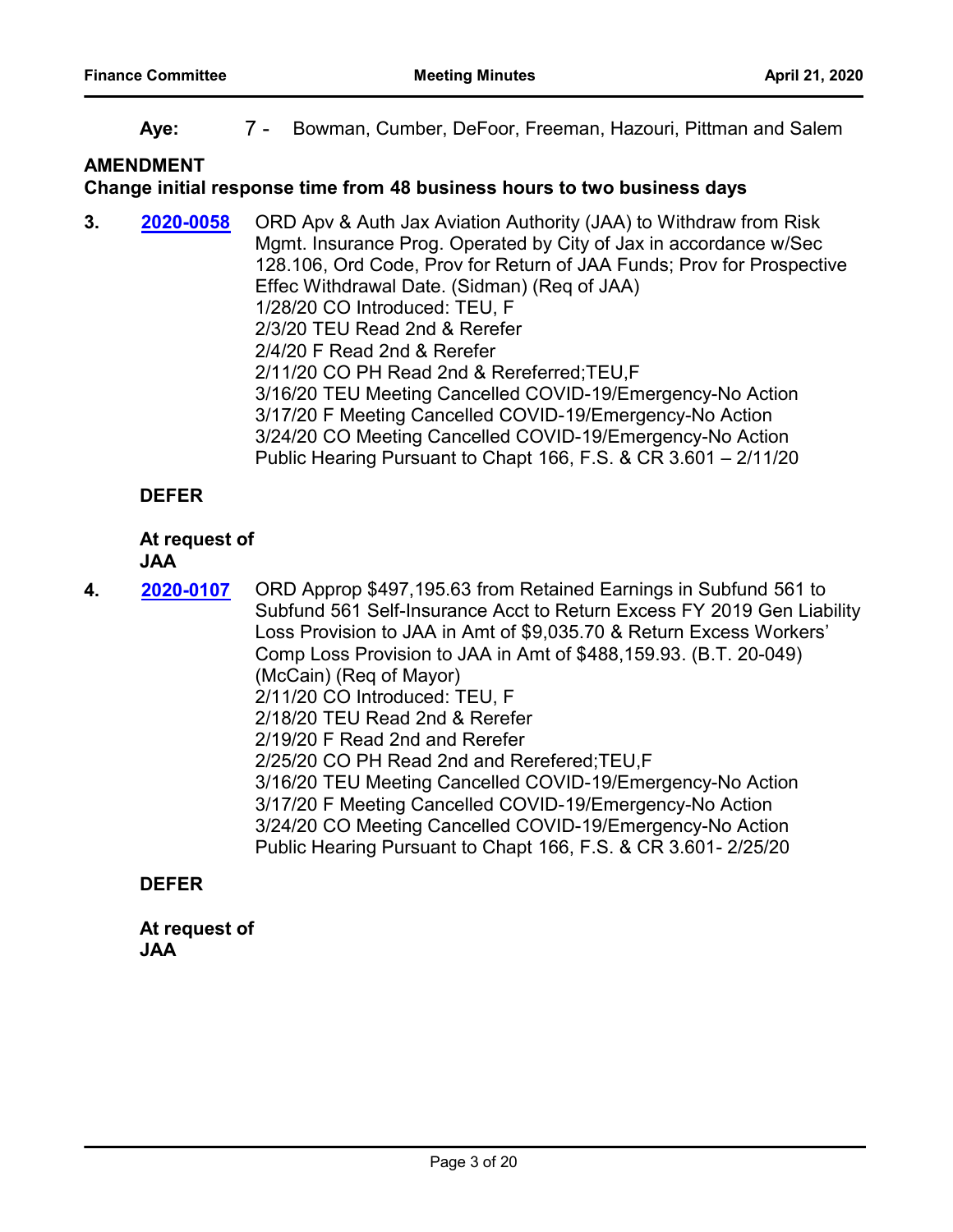| 5. | 2020-0112 | ORD Auth 5th Amend to Mgmt. Svcs. Agreemt btwn City of Jax & Cecil<br>Field Golf Course, LLC Which: (1) Extends Term of Agreemt for 5 addtn'l<br>Yrs; (2) Eliminates Base Fee & Percentage of Gross Revenues Payable<br>to City in 2020; (3) Revises Pymt Schedule & Percentage of Gross<br>Revenues Going Forward; (4) Deletes Existing Insur & Indemnification<br>Language & Replaces it with New Insur & Indemnification Language; &<br>(5) Updates Applicable Provisions Regarding Public Records Laws; Prov<br>Oversight by Parks Recreation & Community Svcs. Dept. (Johnston)<br>(Introduced by CM's White & Salem)<br>2/11/20 CO Introduced: NCSPHS, F<br>2/18/20 NCSPHS Read 2nd & Rerefer<br>2/19/20 F Read 2nd & Rerefer<br>2/25/20 CO PH Read 2nd and Rerefered; NCSPHS, F<br>3/16/20 NCSPHS Meeting Cancelled COVID-19/Emergency-No Action<br>3/17/20 F Meeting Cancelled COVID-19/Emergency-No Action<br>3/24/20 CO Meeting Cancelled COVID-19/Emergency-No Action |
|----|-----------|----------------------------------------------------------------------------------------------------------------------------------------------------------------------------------------------------------------------------------------------------------------------------------------------------------------------------------------------------------------------------------------------------------------------------------------------------------------------------------------------------------------------------------------------------------------------------------------------------------------------------------------------------------------------------------------------------------------------------------------------------------------------------------------------------------------------------------------------------------------------------------------------------------------------------------------------------------------------------------|
|    |           | Public Hearing Pursuant to Chapt 166, F.S. & CR 3.601-2/25/20                                                                                                                                                                                                                                                                                                                                                                                                                                                                                                                                                                                                                                                                                                                                                                                                                                                                                                                    |

# **DEFER**

#### **At request of CM White**

**6. 2020-0141** ORD Approp \$650,000.00 from General Fund – General Svcs. Dist (GSD) Fund Balance to Gen. Counsel Fund – Judgments, Claims, & Losses to Prov Funding for Settlement of Claims or Potential Claims Asserted by Temp Civilian Bailiffs Employed by City of Jax; Auth General Counsel to take Further Action to Effectuate Settlemnts. (B.T. 20-056) (Pinkstaff) (Req of Mayor) 2/25/20 CO Introduced: F 3/3/20 F Read 2nd & Rerefer 3/10/20 CO PH Read 2nd & Rereferred; F 3/17/20 F Meeting Cancelled COVID-19/Emergency-No Action 3/24/20 CO Meeting Cancelled COVID-19/Emergency-No Action Public Hearing Pursuant to Chapt 166, F.S. & CR 3.601 – 3/10/20 **[2020-0141](http://jaxcityc.legistar.com/gateway.aspx?m=l&id=/matter.aspx?key=2204)**

#### **DEFER**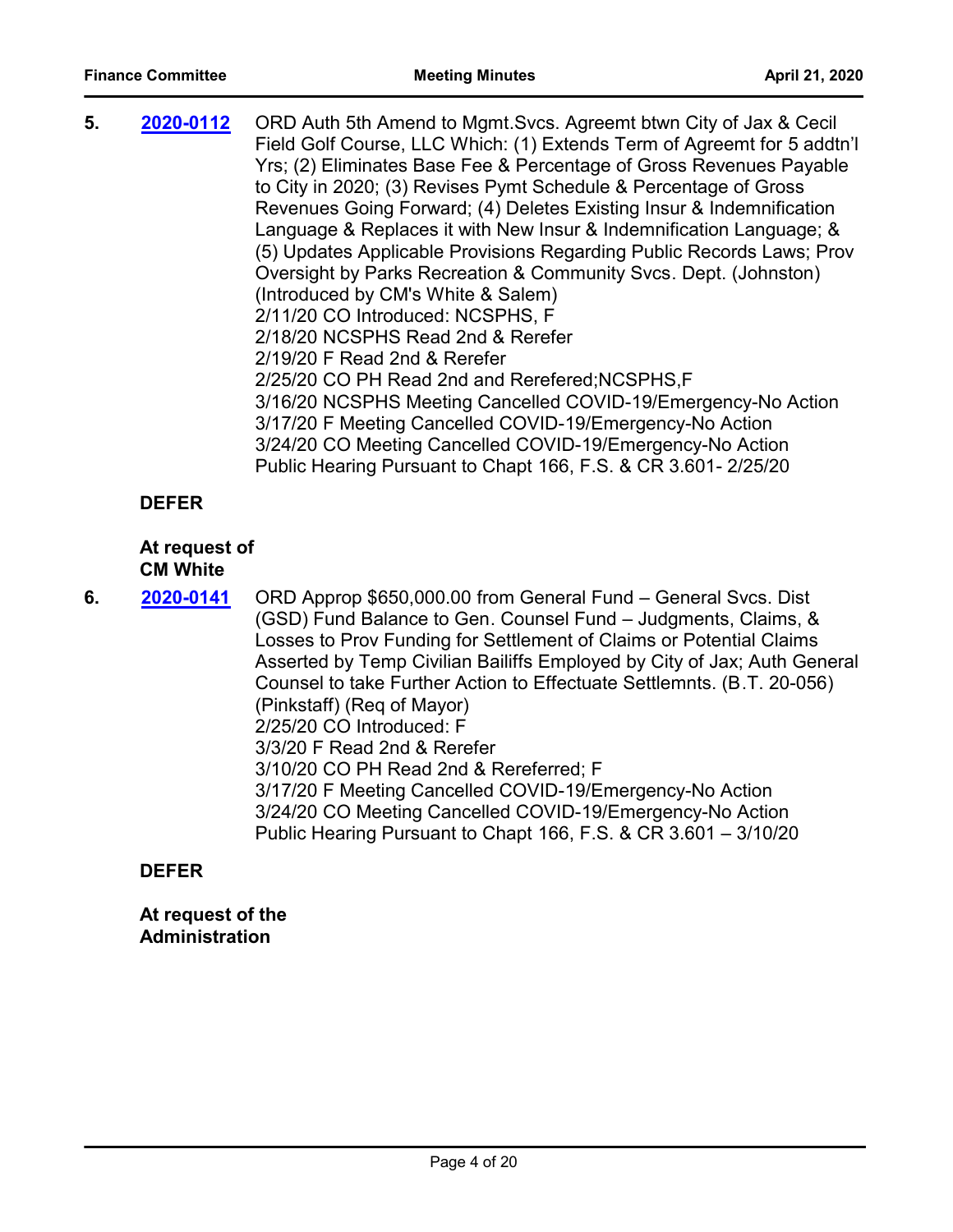| 7. | 2020-0143 | ORD Approp \$75,000.00 in Grant Funds from FDEP for its Participation       |
|----|-----------|-----------------------------------------------------------------------------|
|    |           | in a Study to Estab Vulnerability of Infrastructure & Resources that Play a |
|    |           | Role in City's Operations & Allow for Proper Planning; Amend 2020-2024      |
|    |           | 5-Yr CIP Apvd by Ord 2019-505-E to Prov Funding for "FL Resilient           |
|    |           | Coastline Prog FRCP"; Auth Standard Grant Agreemt with FDEP; Prov           |
|    |           | Oversight by Engineering & Constructn Mgmt Div of Dept of Public            |
|    |           | Works. (B.T. 20-050) (McCain) (Req of Mayor)                                |
|    |           | 2/25/20 CO Introduced: NCSPHS, TEU, F                                       |
|    |           | 3/2/20 NCSPHS Read 2nd & Rerefer                                            |
|    |           | 3/2/20 TEU Read 2nd & Rerefer                                               |
|    |           | 3/3/20 F Read 2nd & Rerefer                                                 |
|    |           | 3/10/20 CO PH Read 2nd & Rereferrred; NCSPHS, TEU, F                        |
|    |           | 3/16/20 NCSPHS Meeting Cancelled COVID-19/Emergency-No Action               |
|    |           | 3/16/20 TEU Meeting Cancelled COVID-19/Emergency-No Action                  |
|    |           | 3/17/20 F Meeting Cancelled COVID-19/Emergency-No Action                    |
|    |           | 3/24/20 CO Meeting Cancelled COVID-19/Emergency-No Action                   |
|    |           | 4/20/20 NCSPHS Amend/Approve 7-0                                            |
|    |           | 4/20/20 TEU Amend/Approve 7-0                                               |
|    |           | 4/21/20 F Amend/Approve 7-0                                                 |
|    |           | Public Hearing Pursuant to Chapt 166, F.S. & CR 3.601 - 3/10/20             |

Council Member Pittman asked about the use of this appropriation and time frame for the study. Robin Smith of the Public Works Department reported that the total project cost is \$575,000; this bill will supplement existing funding. Ms. Pittman asked to meet with Mr. Smith to discuss the project and its application to her council district. Kim Taylor described the amendments. In response to a question from Council Member Hazouri about how these funds will be used, Mr. Smith said that an engineering firm will be hired to inventory all City-owned infrastructure to determine what needs to be hardened to protect it from storm damage and how those assets should be prioritized for future action. There are some active construction projects going on now to harden vital facilities. Council Member DeFoor asked if the term "coastline" include the river; it does.

# **AMEND(NCSPHS)/APPROVE**

**Aye:** 7 - Bowman, Cumber, DeFoor, Freeman, Hazouri, Pittman and Salem

# **Amendment**

**1. Attach revised BT and CIP sheet to put grant funds into correct project**

**2. Correct scrivener's pg. 3, line 1 duplicative sentence**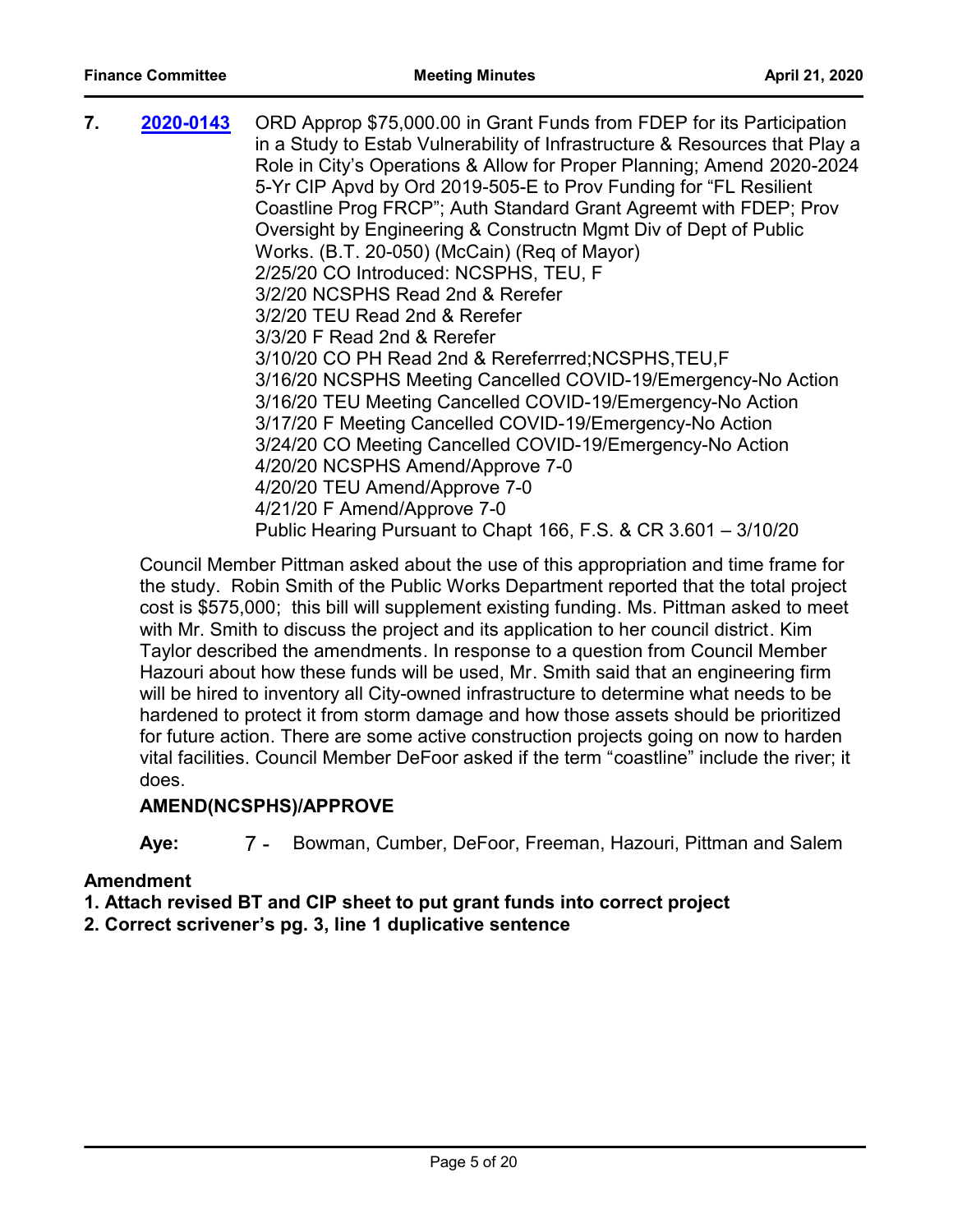**8. 2020-0144** ORD Revising Exh 1 to Sec 8 of Ord 2015-428-E to Adopt New Budget Transfer Form & New Transfer Directive Form which Will Allow for New Accounting Segments Used in the 1Cloud System vs those Adopted on Forms for FAMIS & Will Prov a 1Cloud Acct Structure which Reflects the Fund, Center, Account, Proj, Activity, & Interfund Acct Segments; Adopt "Appropriation of Funds" Form. (McCain) (Req of Mayor) 2/25/20 CO Introduced: F 3/3/20 F Read 2nd & Rerefer 3/10/20 CO PH Read 2nd & Rereferred; F 3/17/20 F Meeting Cancelled COVID-19/Emergency-No Action 3/24/20 CO Meeting Cancelled COVID-19/Emergency-No Action Public Hearing Pursuant to Chapt 166, F.S. & CR 3.601 – 3/10/20 **[2020-0144](http://jaxcityc.legistar.com/gateway.aspx?m=l&id=/matter.aspx?key=2207)**

#### **DEFER**

#### **At request of the Administration**

**9. 2020-0148** ORD Auth Land Exchange Agreemnt. btwn. The City of Jax. & Chase Proptys, Inc., for Exchange of City's (2.3± Acre) Portion of Goodby's Creek Preserve with Propty Appraiser's Assessed Value of \$470.00 in Exchange for Privately Owned Property of (52± Acres) with Combined Propty Appraiser's Assessed Value of \$15,483.00; Provide Oversight of Exchange of Proptys by Real Estate Div. of Dept. of Public Works & thereafter by Dept. of Parks, Recreation & Comm. Svcs. (McCain) (Req of Mayor) 2/25/20 CO Introduced: NCSPHS,TEU, F, LUZ(added per C/P 3/10/20), JWW 3/2/20 NCSPHS Read 2nd & Rerefer 3/2/20 TEU Read 2nd & Rerefer 3/3/20 F Read 2nd & Rerefer 3/10/20 CO PH Read 2nd & Rerefered;LUZ 3/11/20 JWW Approve 10-0 3/16/20 NCSPHS Meeting Cancelled COVID-19/Emergency-No Action 3/16/20 TEU Meeting Cancelled COVID-19/Emergency-No Action 3/17/20 F Meeting Cancelled COVID-19/Emergency-No Action 3/17/20 LUZ Meeting Cancelled COVID-19/Emergency-No Action 3/24/20 CO Meeting Cancelled COVID-19/Emergency-No Action 4/7/20 LUZ Mtg Cancelled COVID-19/Emergency-No Action Public Hearing Pursuant to Chapt 166, F.S. & CR 3.601 – 3/10/20 **[2020-0148](http://jaxcityc.legistar.com/gateway.aspx?m=l&id=/matter.aspx?key=2211)**

### **DEFER**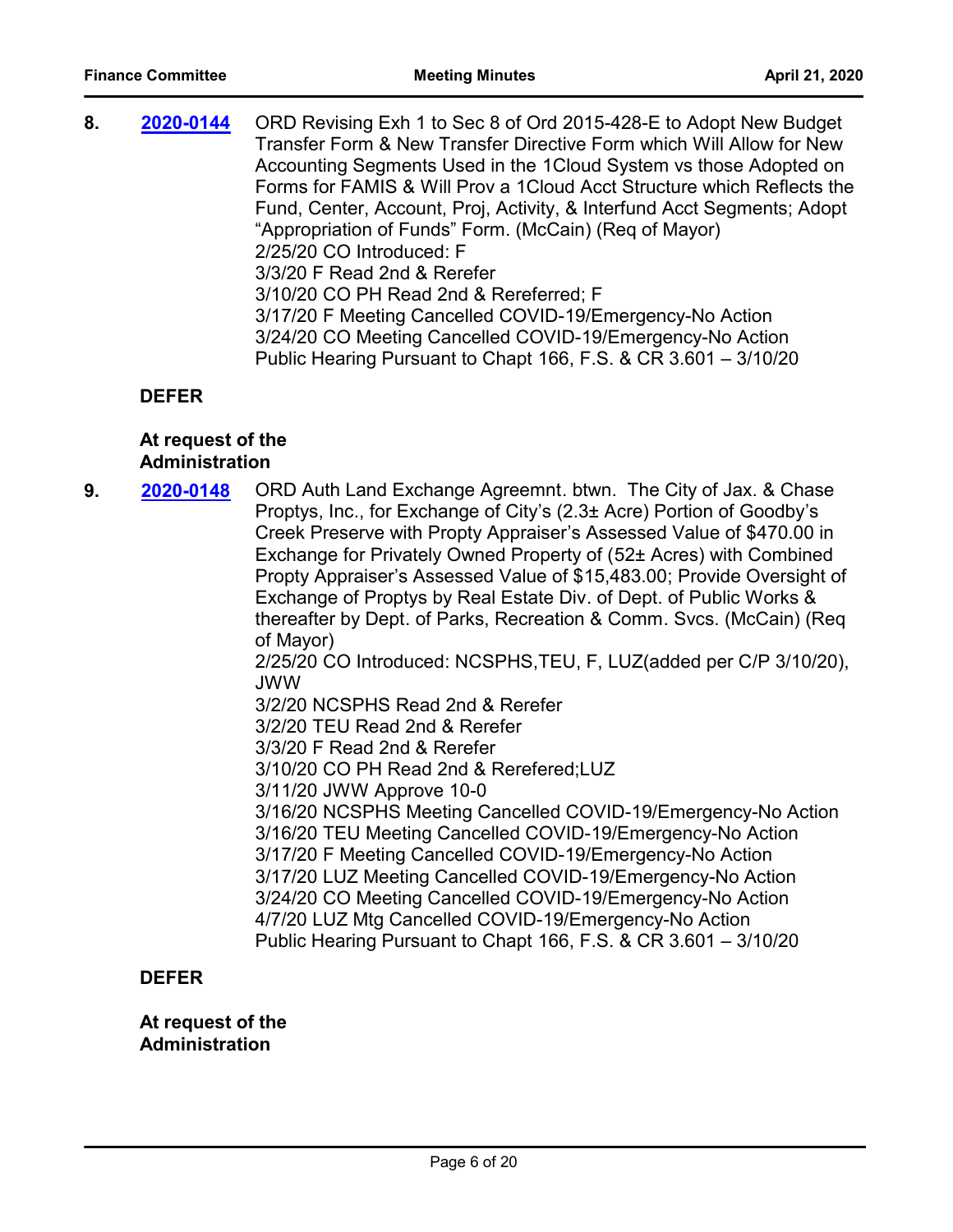| Funds in Amt of \$121,174.41) to Provide Funding to Cover Various Progs<br>that are Auth Pursuant to Chapt 179, Ord Code. (B.T. 20-047) (McCain)<br>(Reg of Mayor)<br>3/10/20 CO Introduced: NCSPHS, F<br>3/16/20 NCSPHS Meeting Cancelled COVID-19/Emergency-No Action<br>3/17/20 F Meeting Cancelled COVID-19/Emergency-No Action<br>3/24/20 CO Meeting Cancelled COVID-19/Emergency-No Action<br>4/6/20 NCSPHS Read 2nd & Rerefer<br>4/7/20 F Read 2nd & Rerefer<br>4/14/20 CO PH Read 2nd and Rereferred; NCSPHS, F<br>Public Hearing Pursuant to Chapt 166, F.S. & CR 3.601 -<br>3/24/20,4/14/20 |  |
|-------------------------------------------------------------------------------------------------------------------------------------------------------------------------------------------------------------------------------------------------------------------------------------------------------------------------------------------------------------------------------------------------------------------------------------------------------------------------------------------------------------------------------------------------------------------------------------------------------|--|
|-------------------------------------------------------------------------------------------------------------------------------------------------------------------------------------------------------------------------------------------------------------------------------------------------------------------------------------------------------------------------------------------------------------------------------------------------------------------------------------------------------------------------------------------------------------------------------------------------------|--|

# **DEFER**

#### **At request of the Administration**

**11. 2020-0178** ORD Apv & Auth Derelict Vessel Grant Proj Agreemt No. 19196 w/Florida Fish & Wildlife Conservation Commission ("FWC") and City for Removal of Derelict 34 ft Cabin Cruiser Located in Intracoastal Waterway N of St. Johns River Near Channel Marker 55 & Reimburse to COJ by FWC of Actual Cost of Derelict Vessel Removal; Oversight by Dept of Parks, Recreation & Community Svcs. (McCain) (Req of Mayor) 3/10/20 CO Introduced: NCSPHS, F, JWW 3/16/20 NCSPHS Meeting Cancelled COVID-19/Emergency-No Action 3/17/20 F Meeting Cancelled COVID-19/Emergency-No Action 3/24/20 CO Meeting Cancelled COVID-19/Emergency-No Action 4/6/20 NCSPHS Read 2nd & Rerefer 4/7/20 F Read 2nd & Rerefer 4/14/20 CO PH Read 2nd and Rereferred;NCSPHS, F, JWW Public Hearing Pursuant to Chapt 166, F.S. & CR 3.601 – 3/24/20,4/14/20 **[2020-0178](http://jaxcityc.legistar.com/gateway.aspx?m=l&id=/matter.aspx?key=2245)**

#### **DEFER**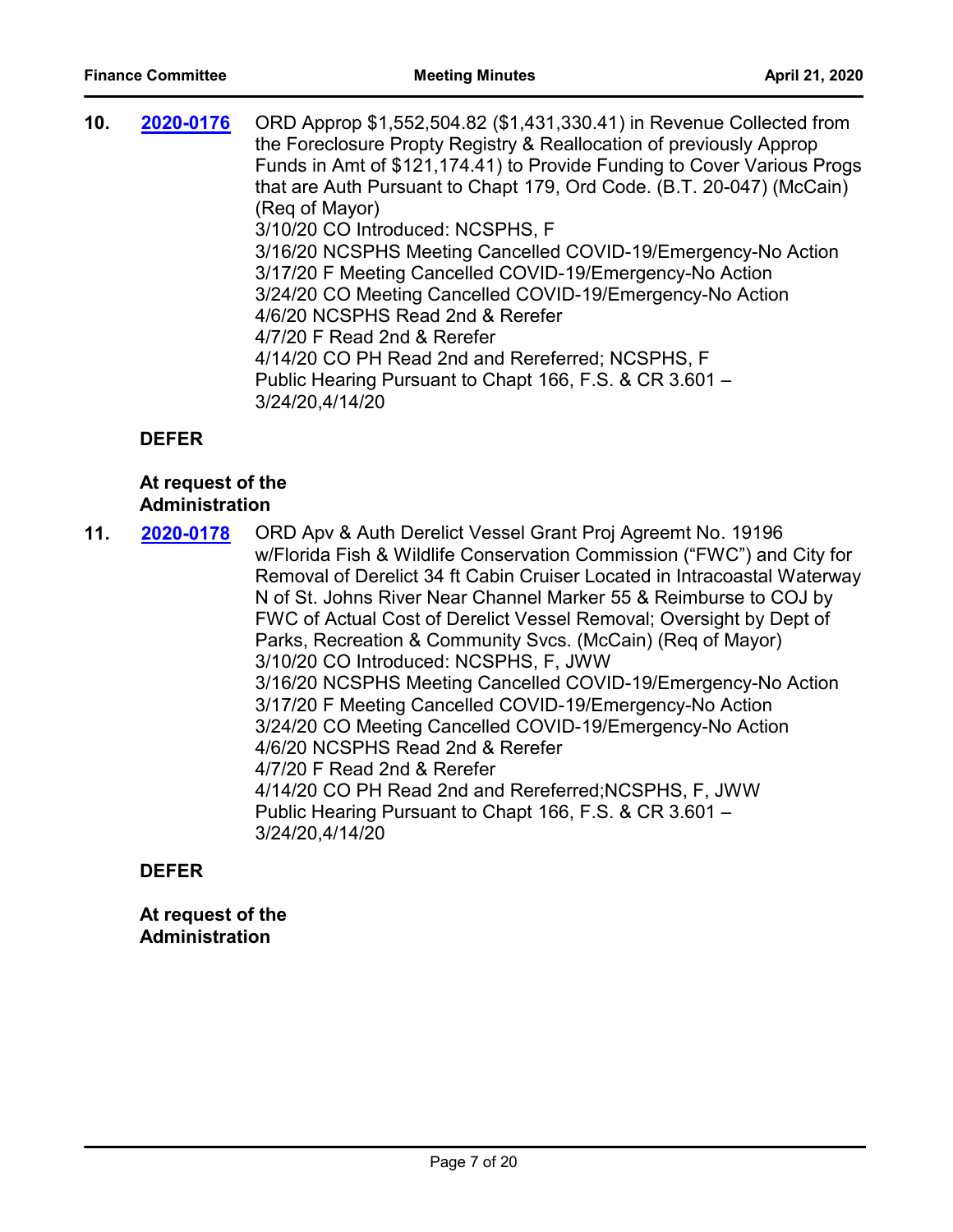| 12. | 2020-0180 | ORD Approp \$600,000.00 from Interest Earnings Tax Collector Receives<br>on Deposited Funds which Benefit all of its Recipients, Including State of<br>FL, City of Jax, Duval County School Board, & Various other Taxing<br>Authorities & Community Developmt & Special Districts to Provide Funds<br>to Procure New Tax Collection System for Duval County Tax Collector's<br>Office. (B.T. 20-052) (McCain) (Req of Mayor)<br>3/10/20 CO Introduced: NCSPHS, F<br>3/16/20 NCSPHS Meeting Cancelled COVID-19/Emergency-No Action<br>3/17/20 F Meeting Cancelled COVID-19/Emergency-No Action<br>3/24/20 CO Meeting Cancelled COVID-19/Emergency-No Action<br>4/6/20 NCSPHS Read 2nd & Rerefer<br>4/7/20 F Read 2nd & Rerefer<br>4/14/20 CO PH Read 2nd and Rereferred; NCSPHS, F<br>4/20/20 NCSPHS Approve 7-0<br>4/21/20 F Approve 7-0<br>Public Hearing Pursuant to Chapt 166, F.S. & CR 3.601 -<br>3/24/20,4/14/20 |
|-----|-----------|-------------------------------------------------------------------------------------------------------------------------------------------------------------------------------------------------------------------------------------------------------------------------------------------------------------------------------------------------------------------------------------------------------------------------------------------------------------------------------------------------------------------------------------------------------------------------------------------------------------------------------------------------------------------------------------------------------------------------------------------------------------------------------------------------------------------------------------------------------------------------------------------------------------------------|
|-----|-----------|-------------------------------------------------------------------------------------------------------------------------------------------------------------------------------------------------------------------------------------------------------------------------------------------------------------------------------------------------------------------------------------------------------------------------------------------------------------------------------------------------------------------------------------------------------------------------------------------------------------------------------------------------------------------------------------------------------------------------------------------------------------------------------------------------------------------------------------------------------------------------------------------------------------------------|

Tax Collector Jim Overton explained the purchase of new tax collection software package to replace outdated system using \$600,000 of interest earnings that has been accrued over time, not General Fund dollars.

#### **APPROVE**

- **Aye:** 7 Bowman, Cumber, DeFoor, Freeman, Hazouri, Pittman and Salem
- **13. 2020-0181** ORD Auth Second Amend to Lease Agreement btwn City of Jax & Jax Golf Management, LLC to Waive Annual Rent & Gross Revenue Percentage Payment for Bent Creek Golf Course for 1 Yr to Allow Funds to be Utilized by Jax Golf Management, LLC for Renovations of the Greens; Oversight by Dept of Parks, Recreation & Community Services. (McCain) (Req of Mayor) (Co-Sponsored by CM Hazouri 3/10/20 CO Introduced: NCSPHS, F 3/16/20 NCSPHS Meeting Cancelled COVID-19/Emergency-No Action 3/17/20 F Meeting Cancelled COVID-19/Emergency-No Action 3/24/20 CO Meeting Cancelled COVID-19/Emergency-No Action 4/6/20 NCSPHS Read 2nd & Rerefer 4/7/20 F Read 2nd & Rerefer 4/14/20 CO PH Read 2nd and Rereferred; NCSPHS, F Public Hearing Pursuant to Chapt 166, F.S. & CR 3.601 – 3/24/20,4/14/20 **[2020-0181](http://jaxcityc.legistar.com/gateway.aspx?m=l&id=/matter.aspx?key=2248)**

#### **DEFER**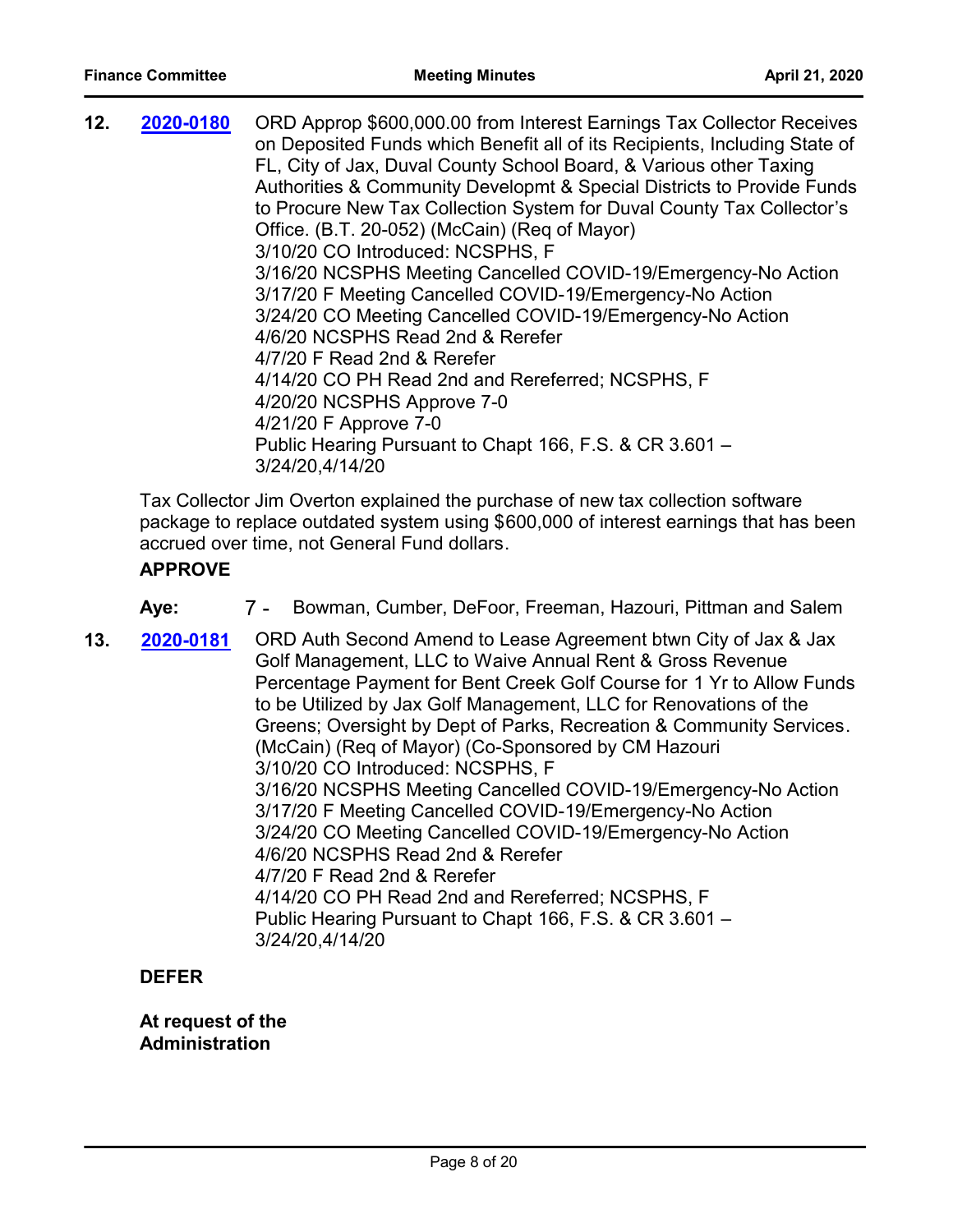| 14. | 2020-0182    | ORD Apv a Position to Increase Overall Proficiency & Efficiency in the<br>Diagnosis, Maintenance, & Repair of Vehicles that have been Awarded<br>to Jax Sheriff's Office by the Courts thru Forfeiture/Seizure Process.<br>(R.C. 20-069) (McCain) (Reg of Sheriff)<br>3/10/20 CO Introduced: NCSPHS, TEU, F<br>3/16/20 NCSPHS Meeting Cancelled COVID-19/Emergency-No Action<br>3/16/20 TEU Meeting Cancelled COVID-19/Emergency-No Action<br>3/17/20 F Meeting Cancelled COVID-19/Emergency-No Action<br>3/24/20 CO Meeting Cancelled COVID-19/Emergency-No Action<br>4/6/20 NCSPHS Read 2nd & Rerefer<br>4/6/20 TEU Read 2nd & Rerefer<br>4/7/20 F Read 2nd & Rerefer<br>4/14/20 CO PH Read 2nd and Rereferred: NCSPHS, TEU, F<br>Public Hearing Pursuant to Chapt 166, F.S. & CR 3.601 - |
|-----|--------------|---------------------------------------------------------------------------------------------------------------------------------------------------------------------------------------------------------------------------------------------------------------------------------------------------------------------------------------------------------------------------------------------------------------------------------------------------------------------------------------------------------------------------------------------------------------------------------------------------------------------------------------------------------------------------------------------------------------------------------------------------------------------------------------------|
|     | <b>DEFER</b> | 3/24/20,4/14/20                                                                                                                                                                                                                                                                                                                                                                                                                                                                                                                                                                                                                                                                                                                                                                             |

# **At request of**

# **JSO**

**15. 2020-0183** ORD Approp \$89,826.86 from General Fund – GSD Fund Balance (of Funds Recaptured to the General Fund – GSD for FY 2019) to Provide Funding to Address the Negative Cash Balances in Various Grants. (McCain) (Introduced by the Finance Committee) 3/10/20 CO Introduced: F 3/17/20 F Meeting Cancelled COVID-19/Emergency-No Action 3/24/20 CO Meeting Cancelled COVID-19/Emergency-No Action 4/7/20 F Read 2nd & Rerefer 4/14/20 CO PH Read 2nd and Rereferred; F 4/21/20 F Approve 7-0 Public Hearing Pursuant to Chapt 166, F.S. & CR 3.601 – 3/24/20,4/14/20 **[2020-0183](http://jaxcityc.legistar.com/gateway.aspx?m=l&id=/matter.aspx?key=2250)**

# **APPROVE**

**Aye:** 7 - Bowman, Cumber, DeFoor, Freeman, Hazouri, Pittman and Salem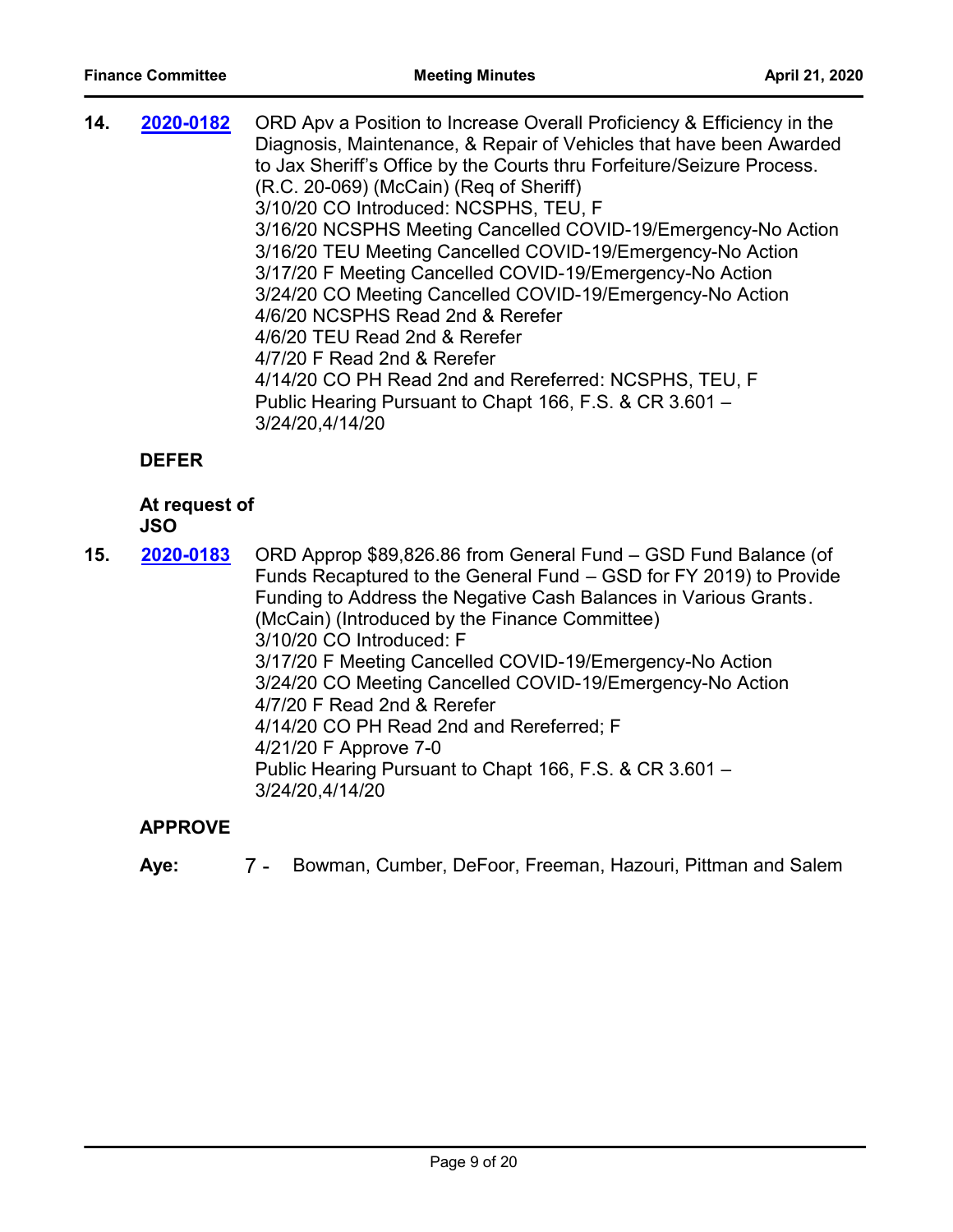**16. 2020-0185** ORD-MC Concerning Contracts with City, Including Contracts & Compensation of City Employees & Officers; Amend Chapt 129 (Salaries of Public Officials & Employees), Ord Code, to Rename the Chapt; Creating New Sec 129.113 (Unlawful Compensation), Ord Code, to Prohibit Various Compensation Provisions; Creating New Sec 601.409 (Unlawful Contracts), Chapt 601 (Offenses Against Operation of Govt), Ord Code, to Prohibit Various Contracts & Contract Provisions). (Durden) (Introduced by CM Priestly Jackson) (Co-Sponsored by CM's Diamond, Morgan, Newby, & Carlucci) 3/10/20 CO Introduced: F, R 3/17/20 F Meeting Cancelled COVID-19/Emergency-No Action 3/17/20 R Meeting Cancelled COVID-19/Emergency-No Action 3/24/20 CO Meeting Cancelled COVID-19/Emergency-No Action 4/7/20 F Read 2nd & Rerefer 4/7/20 R Read 2nd & Rerefer 4/14/20 CO PH Read 2nd and Rereferred; F, R Public Hearing Pursuant to Chapt 166, F.S. & CR 3.601 – 3/24/20,4/14/20 **[2020-0185](http://jaxcityc.legistar.com/gateway.aspx?m=l&id=/matter.aspx?key=2252)**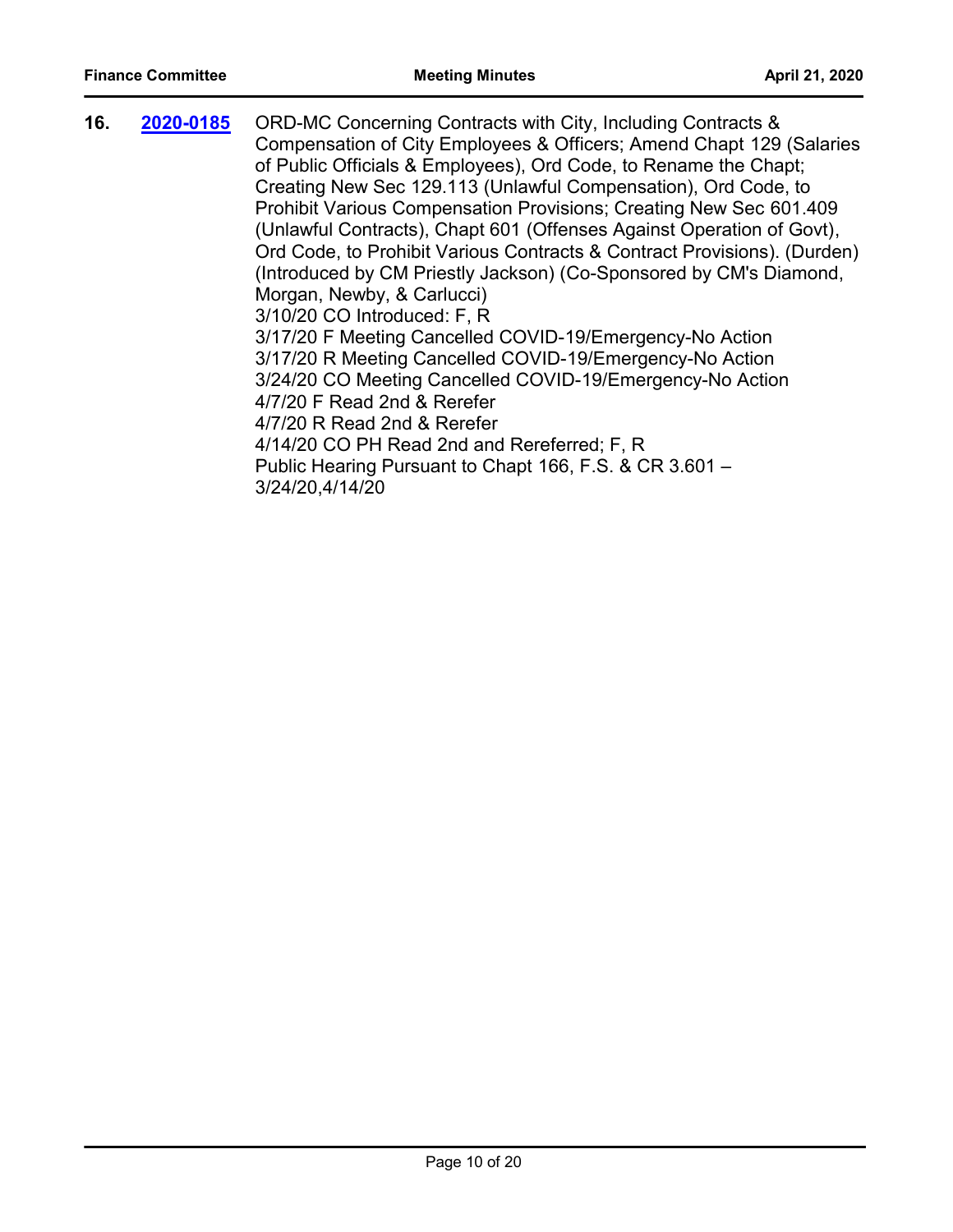Council Member Priestly Jackson explained that the bill amends the Ordinance Code to prevent 3 things, based on the recent JEA situation: 1) basing compensation on the performance of the agency for which an employee or officer works; 2) contracts in perpetuity with no end dates; and 3) holding an equity or property interest in the agency or future equity interest in a former agency if it is eventually recapitalized. Stephen Durden of the Office of General Counsel said many of these things are already implied to be prohibited or not permitted; this ordinance is intended to be clarification of the prohibitions. He said that bonuses based on cost savings are an unclear point in state law without much court precedent or Attorney General opinions for guidance, so this is intended to eliminate any unclarity. This bill applies only to the City proper, not to the independent authorities without some further action via Charter amendment. Council Member Salem said he has been working on similar legislation and asked about the CEO contracts of other independent authorities and whether those are prohibited. Mr. Durden said the current contracts stay in force and changes would require Charter amendment to apply these new restrictions to the authorities. In response to a question from Mr. Salem about whether JEA's long-standing short term incentive plan will be affected, Mr. Durden said he would have to look at the details of that plan. Cost-savings incentives would be prohibited if this legislation passes and is applied to JEA in the future. Council Member DeFoor asked if the City has any bonus structures to which this bill would apply; Mr. Durden said he hasn't researched that and does not know if there might be plan(s) that may be affected. Council Member Priestly Jackson said she understood that anything that might exist now would comply with state law already. Ms. DeFoor suggested the possibility of referring this bill to Council Member Boylan's JEA Workshops to discuss applying it to that authority.

Council Member Hazouri said he likes the concept but feels it doesn't deal with the real problem which is JEA. He wants the ordinance to apply to everyone. Council Member Cumber said she wants to see it applied to JEA as soon as possible but asked about potential unintended consequences. Mr. Durden repeated that he doesn't know what bonus plans already exist within the City government, but felt it's highly unlikely that this bill would have any affect except perhaps for a cost savings bonus plan that might exist somewhere. Mr. Bowman asked if a Charter amendment to apply this bill to JEA would require a voter referendum in addition to the supermajority vote of council. Mr. Durden did not think it would. He did note that if City Council combines all of the JEA-related changes it's been talking about into an omnibus bill, that would require a referendum. Peggy Sidman said that the details of each proposal would determine whether a referendum is needed or not, particularly how much power is given to the City Council over JEA actions. Council Member Boylan said his workshop committee is addressing lots of things, some of which will definitely require a referendum to enact. Mr. Salem said that his pending resolution relating to employment contracts was intended to urge restricting those contracts to just the CEOs of the various authorities; they can't imposed on any of the authorities except the JEA by Council action alone.

In response to a question from Council Member DeFoor about whether he sees any negative impact to City operations by passing this bill, Mr. Durden said the only thing he sees as possibly problematic would be the prohibition of a cost-savings bonus if such things are allowed by state law, and that would be a policy question for Council to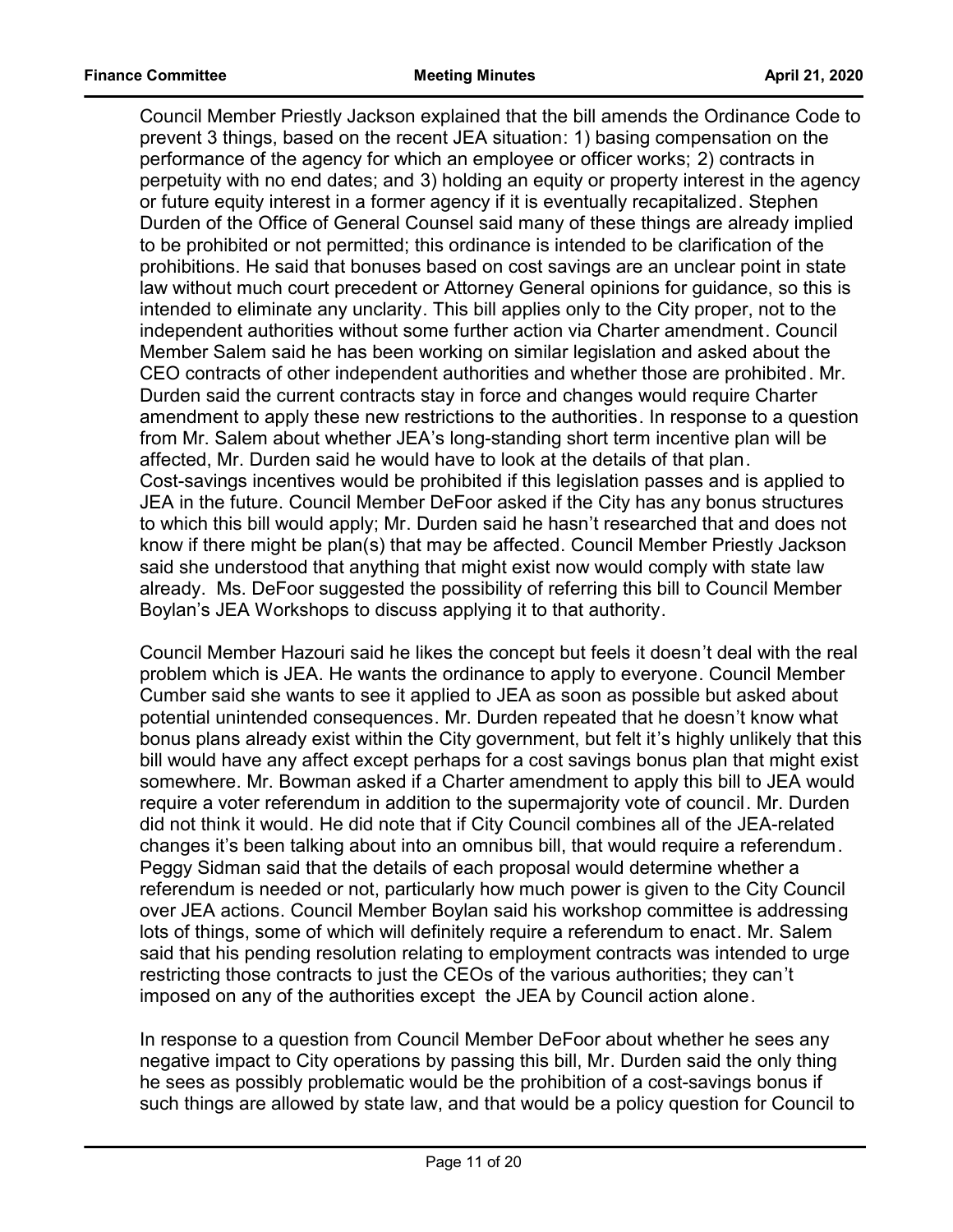decide if that's a good or bad idea. Council Member Salem said he thinks there is a City Employee Suggestion Program in the Code that gives employees bonuses for suggestions that save money and wondered how would that be impacted. Council Member Priestly Jackson agreed with the suggestion to defer the bill to have time to look at the questions posed today, but she drafted this legislation to deal with problems that the JEA situation revealed. Some things that were thought to be clear are apparently not clear to some people. Mr. Durden says he may make some minor re-writes to clarify language based on today's discussion. Mr. Bowman asked about the process is for applying the bill to all of the independent authorities, some of which will require state action.

Council Member Cumber moved to defer – approved 7-0 **DEFER**

**17. 2020-0187** Ord Auth Execution of (1) Redev Agreemt btwn the City of Jax & Springfield Lofts, LLC & (2) Loan Documents & Related Documents to Support Redev by Developer an approx. 2.12± Acre Site at 1341 Pearl St, 235 W 3rd St & 205 W 3rd St in City of Jax Auth Redev Completion Grant in Amount of \$1,000,000 to Developer Upon Substantial Completion of Proj to be Approp by Subsequent Legislation; Auth Recapture Enhanced Value (REV) Grant in Amt of \$1,000,000 for Duration not to Exceed 10 yrs; Auth Development Loan in Amount of \$1,000,000 w/Term of 20 Yrs in Connection w/Project to be Approp by Subsequent Legislation; Designating OED as Contract Monitor for Agreemt & Related Agreemts; City Oversight of Project by Dept of Public Works & OED; Auth Execution of all Relating to Above Agreemts & Transactions & Auth Technical Changes to the Documents; Prov Deadline for Developer to Execute Agreemts After They are Delivered to Developer; Waiver of that Portion of Public Investment Policy Adopted by Ord 2016-382-E, as Amended which Limits REV Grants to No More than 50% of Tax Increment for Up to 10 Yrs & that Requires Company to Create at least 10 New Full-Time Jobs & to Auth Redev Completion Grant & Development Loan that are not Currently Auth by Public Investment Policy. (Sawyer) (Req of Mayor) 3/10/20 CO Introduced: NCSPHS, F 3/16/20 NCSPHS Meeting Cancelled COVID-19/Emergency-No Action 3/17/20 F Meeting Cancelled COVID-19/Emergency-No Action 3/24/20 CO Meeting Cancelled COVID-19/Emergency-No Action 4/6/20 NCSPHS Read 2nd & Rerefer 4/7/20 F Read 2nd & Rerefer 4/14/20 CO PH Read 2nd and Rereferred; NCSPHS, F Public Hearing Pursuant to Chapt 166, F.S. & CR 3.601 – 3/24/20,4/14/20 **[2020-0187](http://jaxcityc.legistar.com/gateway.aspx?m=l&id=/matter.aspx?key=2254)**

**DEFER**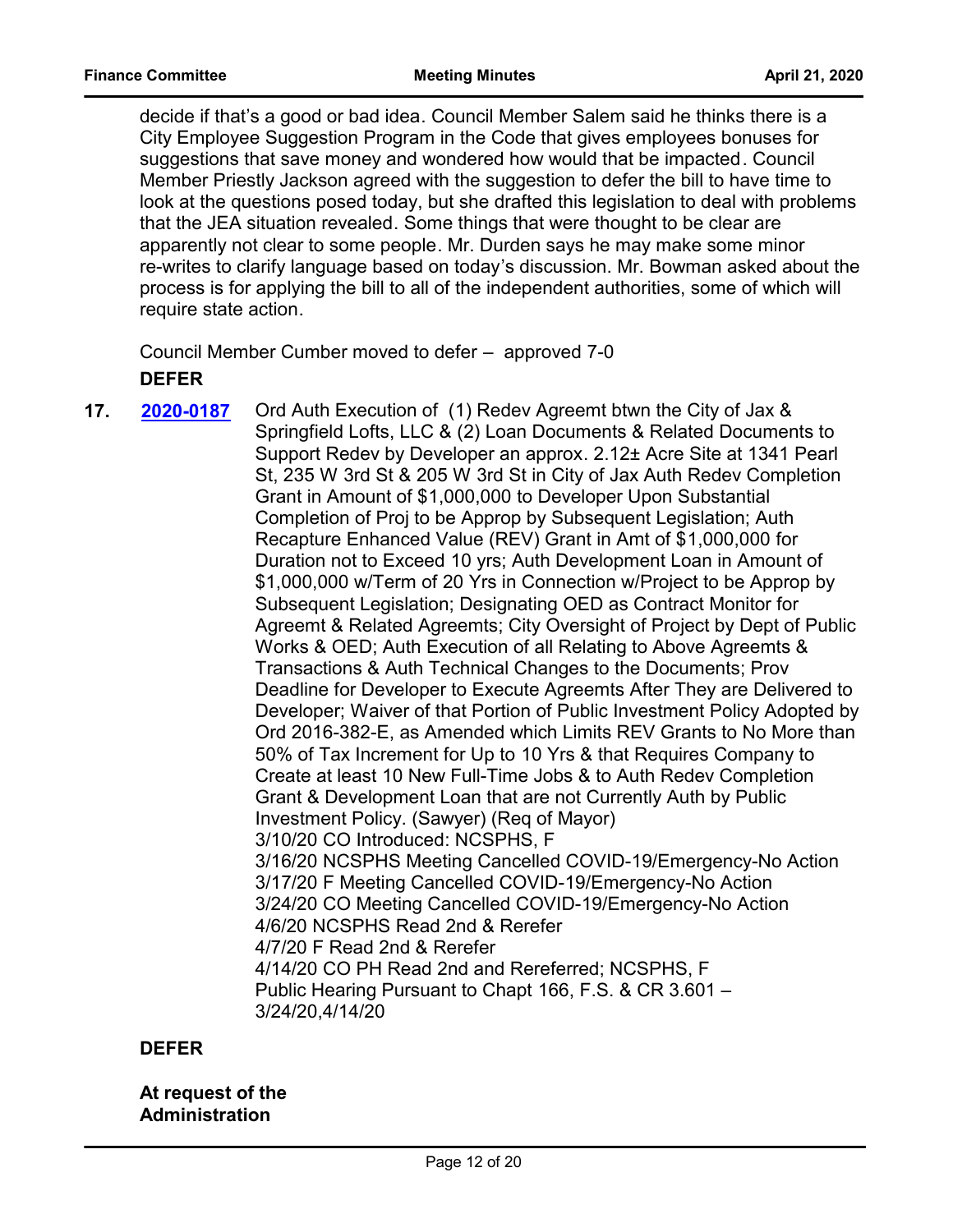| 18. | 2020-0199 | ORD Apv & Auth Amend Two to Grant Agreemt btwn City of Jax & Clara     |
|-----|-----------|------------------------------------------------------------------------|
|     |           | White Mission, Inc. to Remove Construction of Pedestrian Bridge from   |
|     |           | Project Scope for White Harvest Farms & Market Project. (Staffopoulos) |
|     |           | (Reg of Mayor)                                                         |
|     |           | 3/10/20 CO Introduced: NCSPHS, F                                       |
|     |           | 3/16/20 NCSPHS Meeting Cancelled COVID-19/Emergency-No Action          |
|     |           | 3/17/20 F Meeting Cancelled COVID-19/Emergency-No Action               |
|     |           | 3/24/20 CO Meeting Cancelled COVID-19/Emergency-No Action              |
|     |           | 4/6/20 NCSPHS Read 2nd & Rerefer                                       |
|     |           | 4/7/20 F Read 2nd & Rerefer                                            |
|     |           | 4/14/20 CO PH Read 2nd and Rereferred; NCSPHS, F                       |
|     |           | 4/20/20 NCSPHS Amend/Approve 7-0                                       |
|     |           | 4/21/20 F Amend/Approve 6-0-1 (Pittman-Abstain)                        |
|     |           | Public Hearing Pursuant to Chapt 166, F.S. & CR 3.601 -                |
|     |           | 3/24/20,4/14/20                                                        |
|     |           |                                                                        |

Kim Taylor explained the amendment. Council Member Hazouri asked if the pedestrian bridge was included in the original cost estimate and, if so, could the project budget be reduced by its cost. Kirk Wendland said that the first bill had a very preliminary cost estimate and the new revised budget needs the full \$1.5 million to do the rest of the project without the bridge. Council Member Pittman declared a conflict of interest since the bill pertains to her agency and abstained from voting.

#### **AMEND(NCSPHS)/APPROVE**

**Aye:** 6 - Bowman, Cumber, DeFoor, Freeman, Hazouri and Salem

**Abstain:** 1 - Pittman

#### **AMENDMENT**

**Attach revised Exhibit 1 to include updated budget and include language in bill regarding budget revision**

**• Removes a pedestrian bridge from the project scope due to unforeseen remediation and cost increases**

**• Total project cost of \$1.5 million remains the same with a reallocation of budget dollars**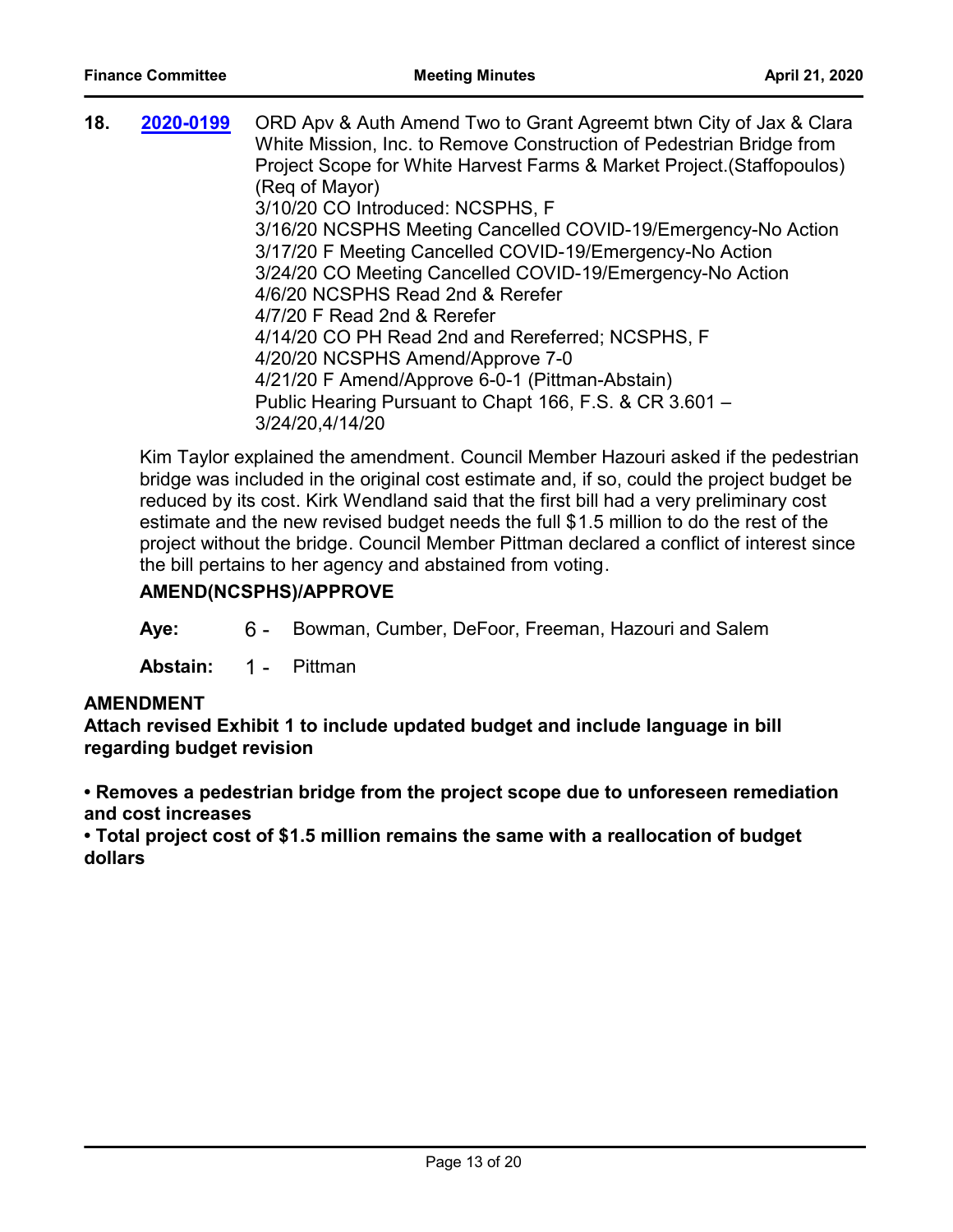**19. 2020-0204** ORD Apv & Auth 3rd Amend to Existing Agreemt w/Republic Svcs of FL Ltd Partnership D/B/A Southland Waste Systems of Jax; Setting Rates from 2019 Rate Review Commencing 10/1/19; Setting Fuel Caps for FY's 2019-2020 & 2020-2021; Apv Premise Count Conducted in Connection w/Rate Review; Providing Markup on Expenses; Oversight by Solid Waste Div of Dept of Public Works. (McCain) (Req of Mayor) 4/14/20 CO Introduced: TEU,F 4/20/20 TEU Read 2nd & Rerefer 4/21/20 F Read 2nd & Rerefer Public Hearing Pursuant to Chapt 166, F.S. & CR 3.601 – 4/28/20 **[2020-0204](http://jaxcityc.legistar.com/gateway.aspx?m=l&id=/matter.aspx?key=2277)**

#### **READ 2ND & REREFER**

**20. 2020-0205** ORD Apv & Auth 2nd Amend to Existing Agreemt w/Advanced Disposal Svcs Jax, LLC; Setting Rates from 2019 Rate Review Commencing 10/1/19; Setting Fuel Caps for FY's 2019-2020, 2020-2021 & 2021-2022; Auth Dual Use of Jax Area Residential (JAR) Facility; Apv Premise Count Conducted in Connection w/Rate Review; Providing for Markup on Expenses; Oversight by Solid Waste Div of Dept of Public Works. (McCain) (Req of Mayor) 4/14/20 CO Introduced: TEU,F 4/20/20 TEU Read 2nd & Rerefer 4/21/20 F Read 2nd & Rerefer Public Hearing Pursuant to Chapt 166, F.S. & CR 3.601 – 4/28/20 **[2020-0205](http://jaxcityc.legistar.com/gateway.aspx?m=l&id=/matter.aspx?key=2278)**

2nd

#### **READ 2ND & REREFER**

**21. 2020-0206** ORD Apv & Auth 3rd Amend to Existing Agreemt w/Waste Pro of FL, Inc.; Setting Rates from 2019 Rate Review Commencing 10/1/19; Setting Fuel Caps for FY's 2019-2020, 2020-2021 & 2021-2022; Apv Premise Count Conducted in Connection w/Rate Review; Providing for Markup on Expenses Based on Mayor's Recommendation Pursuant to Sec 382.390 (B)(7), Ord Code; Oversight by Solid Waste Div of Dept of Public Works. (McCain) (Req of Mayor) 4/14/20 CO Introduced: TEU,F 4/20/20 TEU Read 2nd & Rerefer 4/21/20 F Read 2nd & Rerefer Public Hearing Pursuant to Chapt 166, F.S. & CR 3.601 – 4/28/20 **[2020-0206](http://jaxcityc.legistar.com/gateway.aspx?m=l&id=/matter.aspx?key=2279)**

#### **READ 2ND & REREFER**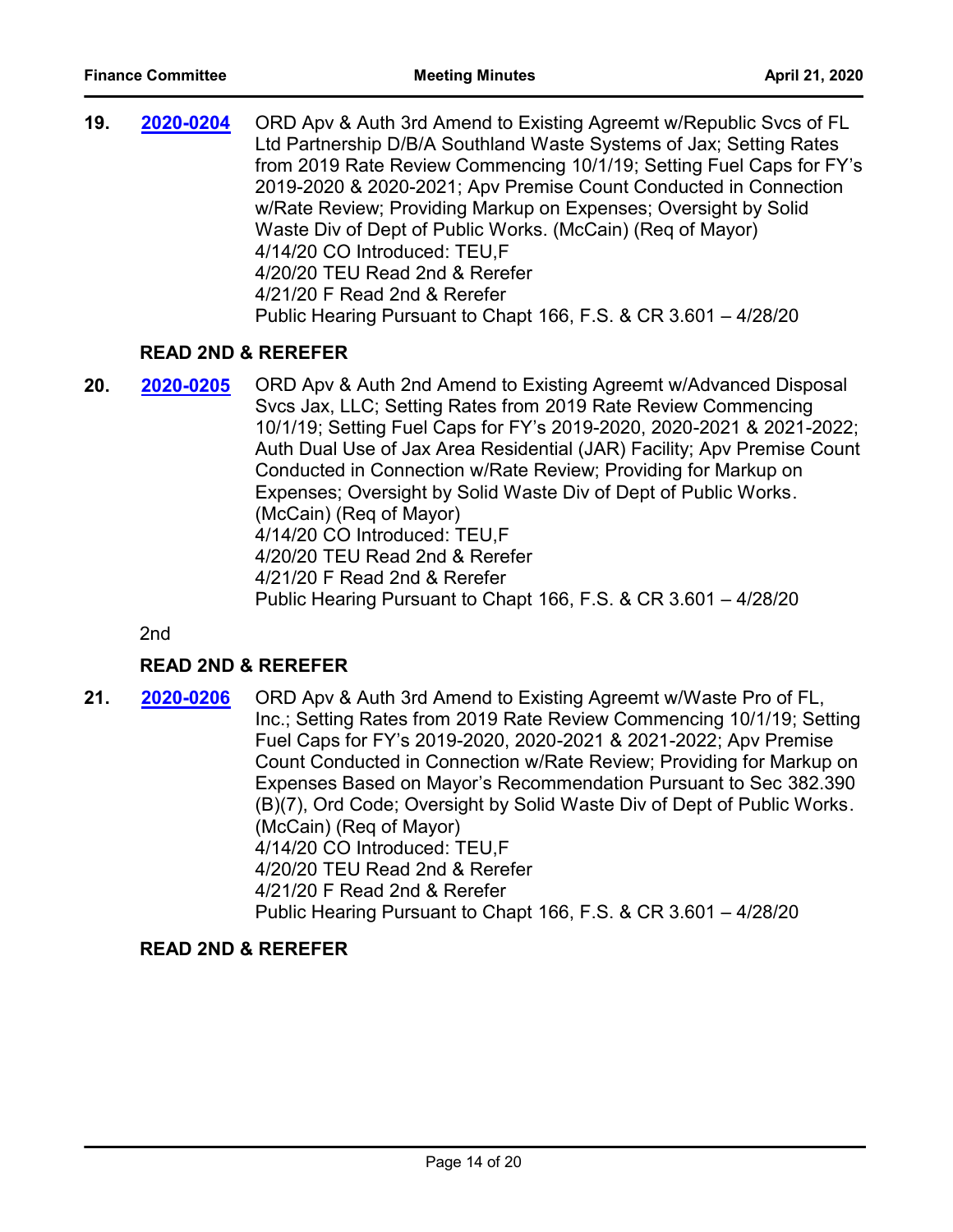**22. 2020-0207** ORD Adopt Inventory List Identifying City-Owned Surplus Propty Deemed Appropriate for Use as Potential Affordable Housing Pursuant to & as Mandated by Secs 125.379 & 166.0451, F.S. & Sec 122.423, Ord Code; Declaring 84 Parcels on Inventory List to be Surplus to Needs of City; Auth Disposition of Subj Parcels Pursuant to Provision of Sec 122.423 (Disposition for Affordable Housing), Subpt B (Real Property Dispositions & Exchanges), Pt 4 (Real Property), Ord Code. (McCain) (Req of Mayor) 4/14/20 CO Introduced: NCSPHS, F 4/20/20 NCSPHS Read 2nd & Rerefer 4/21/20 F Read 2nd & Rerefer Public Hearing Pursuant to Chapt 166, F.S. & CR 3.601 – 4/28/20 **[2020-0207](http://jaxcityc.legistar.com/gateway.aspx?m=l&id=/matter.aspx?key=2280)**

### **READ 2ND & REREFER**

**23. 2020-0208** ORD Approp Grant Funds in Amt of \$5,000.00 from FDOT for Reimb. of City of Jax's Participation in Design & Project Managemt of Pedestrian Improvemts on Park St/Margaret St. from Riverside Ave to I-95 Ramps, Amend 2020-2024 5-Yr CIP Apvd by Ord 2019-505-E to Prov Funding for Proj Entitled "Park St. Pedestrian Improvements from Riverside Ave to I-95 Ramps" Auth the Mayor, or his designee, & Corp. Secretary to execute & deliver, on behalf of the City, the Local Agency Prog. Agreemt btwn FDOT & City of Jax;Oversight by Engineering & Construction Management Division of Dept of Public Works. (B.T. 20-054) (McCain) (Req of Mayor) 4/14/20 CO Introduced: TEU, F 4/20/20 TEU Read 2nd & Rerefer 4/21/20 F Read 2nd & Rerefer Public Hearing Pursuant to Chapt 166, F.S. & CR 3.601 – 4/28/20 **[2020-0208](http://jaxcityc.legistar.com/gateway.aspx?m=l&id=/matter.aspx?key=2281)**

# **READ 2ND & REREFER**

**24. 2020-0209** ORD Approp \$30,000.00 from Special Law Enforcemt Trust Fund in Accordance w/Sec 932.7055, F.S., to Prov Funding to Boy Scouts of America, North FL Council (\$10,000.00), M.A.D.D.A.D.S Jax Chapt Inc. (\$10,000.00), & FL FBINAA Retrainer (\$10,000.00), Auth the Mayor, or his designee, & Corp Secretary to execute & deliver, on behalf of the City, the Misc Appropriations Agreemt btwn City of Jax & Boy Scouts of America, North FL Council, & Misc Appropriations Agreemt btwn City of Jax & M.A.D.D.A.D.S Jax Chapt, Inc; City Oversight by Jax Sheriff's Office. (B.T. 20-061) (McCain) (Req of Sheriff) 4/14/20 CO Introduced: NCSPHS, F 4/20/20 NCSPHS Read 2nd & Rerefer 4/21/20 F Read 2nd & Rerefer Public Hearing Pursuant to Chapt 166, F.S. & CR 3.601 – 4/28/20 **[2020-0209](http://jaxcityc.legistar.com/gateway.aspx?m=l&id=/matter.aspx?key=2282)**

#### **READ 2ND & REREFER**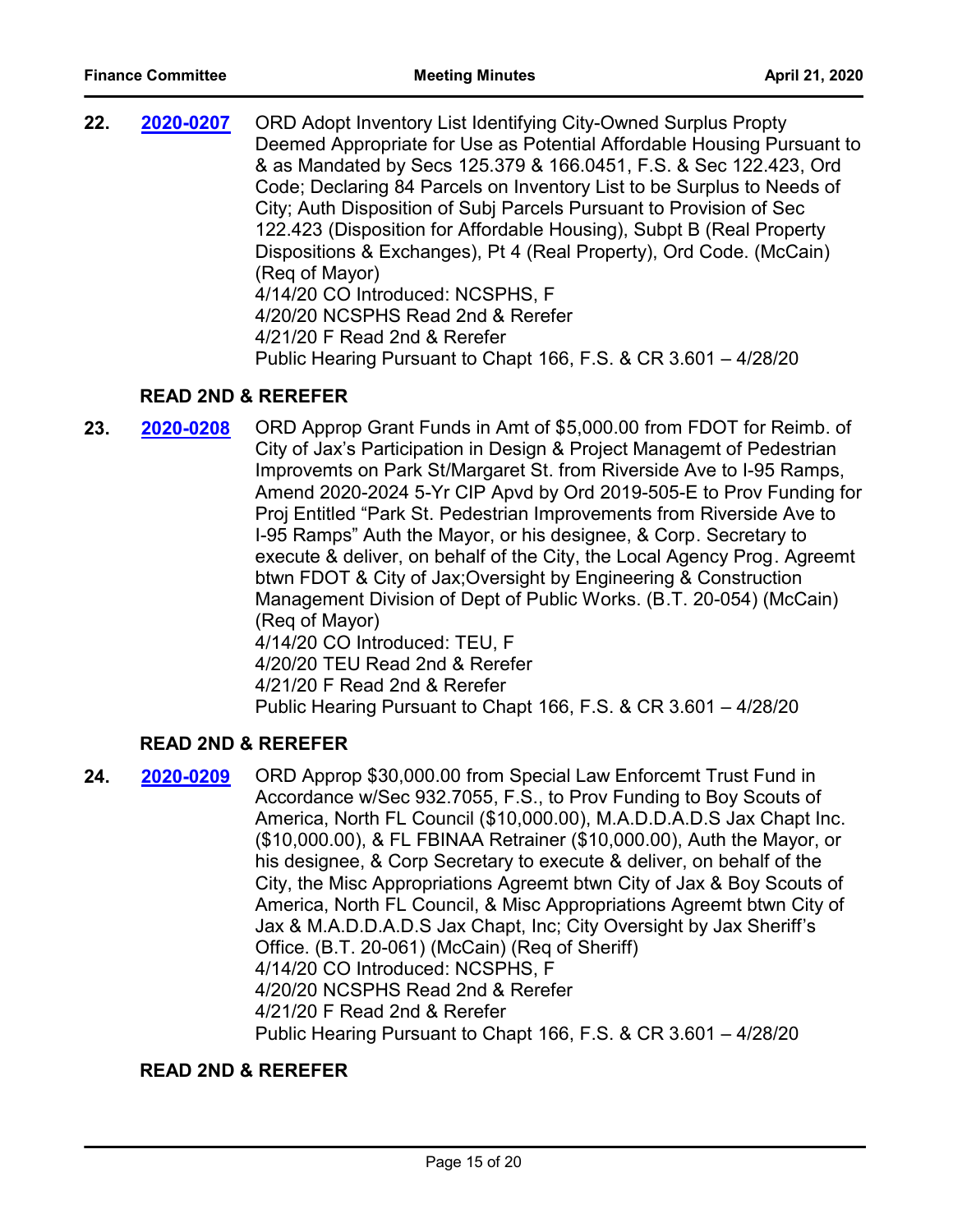| 25. | 2020-0211                     | ORD Approp \$56,058.00 in Grant Funding w/No Local Match from FDLE<br>Under the Prison Rape Elimination Act (PREA) to Purchase Operating<br>Supplies for PREA Inmate Education Initiative & to Increase Video<br>Surveillance at JSO Correctional Facilities. (B.T. 20-048) (McCain) (Req<br>of Mayor)<br>4/14/20 CO Introduced: NCSPHS, F<br>4/20/20 NCSPHS Read 2nd & Rerefer<br>4/21/20 F Read 2nd & Rerefer<br>Public Hearing Pursuant to Chapt 166, F.S. & CR 3.601 - 4/28/20 |
|-----|-------------------------------|------------------------------------------------------------------------------------------------------------------------------------------------------------------------------------------------------------------------------------------------------------------------------------------------------------------------------------------------------------------------------------------------------------------------------------------------------------------------------------|
|     | <b>READ 2ND &amp; REREFER</b> |                                                                                                                                                                                                                                                                                                                                                                                                                                                                                    |

**26. 2020-0212** ORD-MC Creating New Sec 111.356 (Firefighter Candidate Sponsorship Program Spec Rev Fund), Pt 3 (Public Safety & Courts), Chapt 111 (Spec Rev & Trust Accounts), Ord Code, to Receive all Donations, Monetary Gifts, Contributions, Sponsorship Monies, & Other Related Monies to Provide Funding to Develop Firefighter Sponsorship Prog to Increase City of Jax Pool of Qualified Minority & Women Candidates for Position of Firefighter; Provide for Codification Instructions. (McCain) (Req of Mayor) 4/14/20 CO Introduced: NCSPHS, F 4/20/20 NCSPHS Read 2nd & Rerefer 4/21/20 F Read 2nd & Rerefer Public Hearing Pursuant to Chapt 166, F.S. & CR 3.601 – 4/28/20 **[2020-0212](http://jaxcityc.legistar.com/gateway.aspx?m=l&id=/matter.aspx?key=2285)**

#### **READ 2ND & REREFER**

**27. 2020-0213** ORD Approp \$1,000,000.00 from Tree Protection & Related Expenses Trust Fund, Subfund 15F (Now Fund 15304), to "Level 3 Tree Planting Prog," for Funding to be Administered by Public Works in Accordance with Level 3 Tree Planting Prog Requiremts; Apv & Requesting Dept of Public Works to Oversee & Administer Prog in Accordance with Criteria herein; Providing Funds Carryover into Subsequent Fiscal Yrs; Apv Execution & Delivery from Time to Time Henceforth a Standard Agreemt for Entering into Grant Agreemt w/Third Parties for Level 3 Tree Planting Prog w/No Further Action by City Council Required. (Grandin) (Introduced by CM Salem) 4/14/20 CO Introduced: NCSPHS, TEU, F 4/20/20 NCSPHS Read 2nd & Rerefer 4/20/20 TEU Read 2nd & Rerefer 4/21/20 F Read 2nd & Rerefer Public Hearing Pursuant to Chapt 166, F.S. & CR 3.601 – 4/28/20 **[2020-0213](http://jaxcityc.legistar.com/gateway.aspx?m=l&id=/matter.aspx?key=2286)**

#### **READ 2ND & REREFER**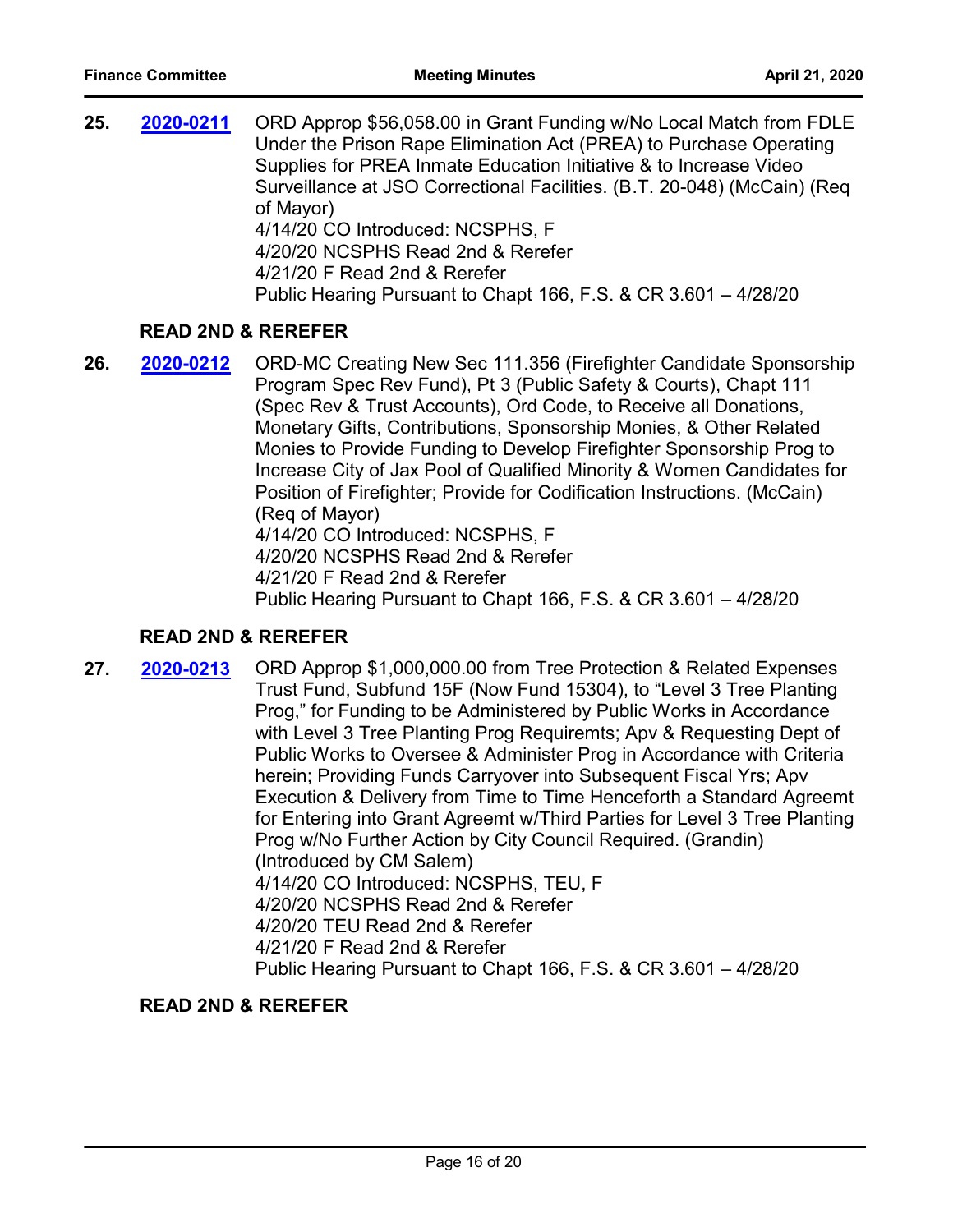28. 2020-0214 ORD Apv Harbour Waterway Dependent Spec Dist Proposed FY 2020/2021 Budget,(Johnston) (Introduced by CP Wilson,Per Ord 2010-725-E) 4/14/20 CO Introduced: F 4/21/20 F Read 2nd & Rerefer Public Hearing Pursuant to Chapt 166, F.S. & CR 3.601 – 4/28/20 **[2020-0214](http://jaxcityc.legistar.com/gateway.aspx?m=l&id=/matter.aspx?key=2287)**

#### **READ 2ND & REREFER**

**29. 2020-0215** ORD Apv Tarpon Cove Dependent Spec Dist Proposed FY 2020/2021 Budget,(Johnston) (Introduced by CP Wilson,Per Ord 2017-154-E) 4/14/20 CO Introduced: F 4/21/20 F Read 2nd & Rerefer Public Hearing Pursuant to Chapt 166, F.S. & CR 3.601 – 4/28/20 **[2020-0215](http://jaxcityc.legistar.com/gateway.aspx?m=l&id=/matter.aspx?key=2288)**

#### **READ 2ND & REREFER**

**30. 2020-0216** ORD Apv Millers Creek Dependent Spec Dist Proposed FY 2020/2021 Budget, . (Johnston) (Introduced by CP Wilson,Per Ord 2014-700-E) 4/14/20 CO Introduced: F 4/21/20 F Read 2nd & Rerefer Public Hearing Pursuant to Chapt 166, F.S. & CR 3.601 – 4/28/20 **[2020-0216](http://jaxcityc.legistar.com/gateway.aspx?m=l&id=/matter.aspx?key=2289)**

### **READ 2ND & REREFER**

**31. 2020-0217** ORD Apv Isle of Palms Dependent Spec Dist Proposed FY 2020/2021 Budget, (Johnston) (Introduced by CP Wilson,Per Ord 2011-724-E) 4/14/20 CO Introduced: F 4/21/20 F Read 2nd & Rerefer Public Hearing Pursuant to Chapt 166, F.S. & CR 3.601 – 4/28/20 **[2020-0217](http://jaxcityc.legistar.com/gateway.aspx?m=l&id=/matter.aspx?key=2290)**

#### **READ 2ND & REREFER**

**32. 2020-0218** ORD Re Chapt 118 (City Grants), Ord Code; Estab 2020-2021 Categories of Most Vulnerable Persons & Needs for Public Service Grant Appropriations; Req 1 Cycle Emergency Passage. (Sidman) (Req of Public Serv Grant Council) 4/14/20 CO Introduced: NCSPHS, F 4/20/20 NCSPHS Emergency/Approve 6-1 (Diamond) 4/20/20 NCSPHS Reconsider/Emergency/Approve 7-0 4/21/20 F Emergency/Approve 6-0-1 (Pittman) Public Hearing Pursuant to Chapt 166, F.S. & CR 3.601 – 4/28/20 **[2020-0218](http://jaxcityc.legistar.com/gateway.aspx?m=l&id=/matter.aspx?key=2291)**

Council Member Pittman declared a conflict of interest and abstained from voting because the bill affects her agency's grants. Damian Cook of the Office of Grants and Compliance said there were no priority changes from last year to this year, keeping the same 3 categories. The non-profit sector felt the change made last year is working and they want to keep going that way

#### **EMERGENCY/APPROVE**

**Aye:** 6 - Bowman, Cumber, DeFoor, Freeman, Hazouri and Salem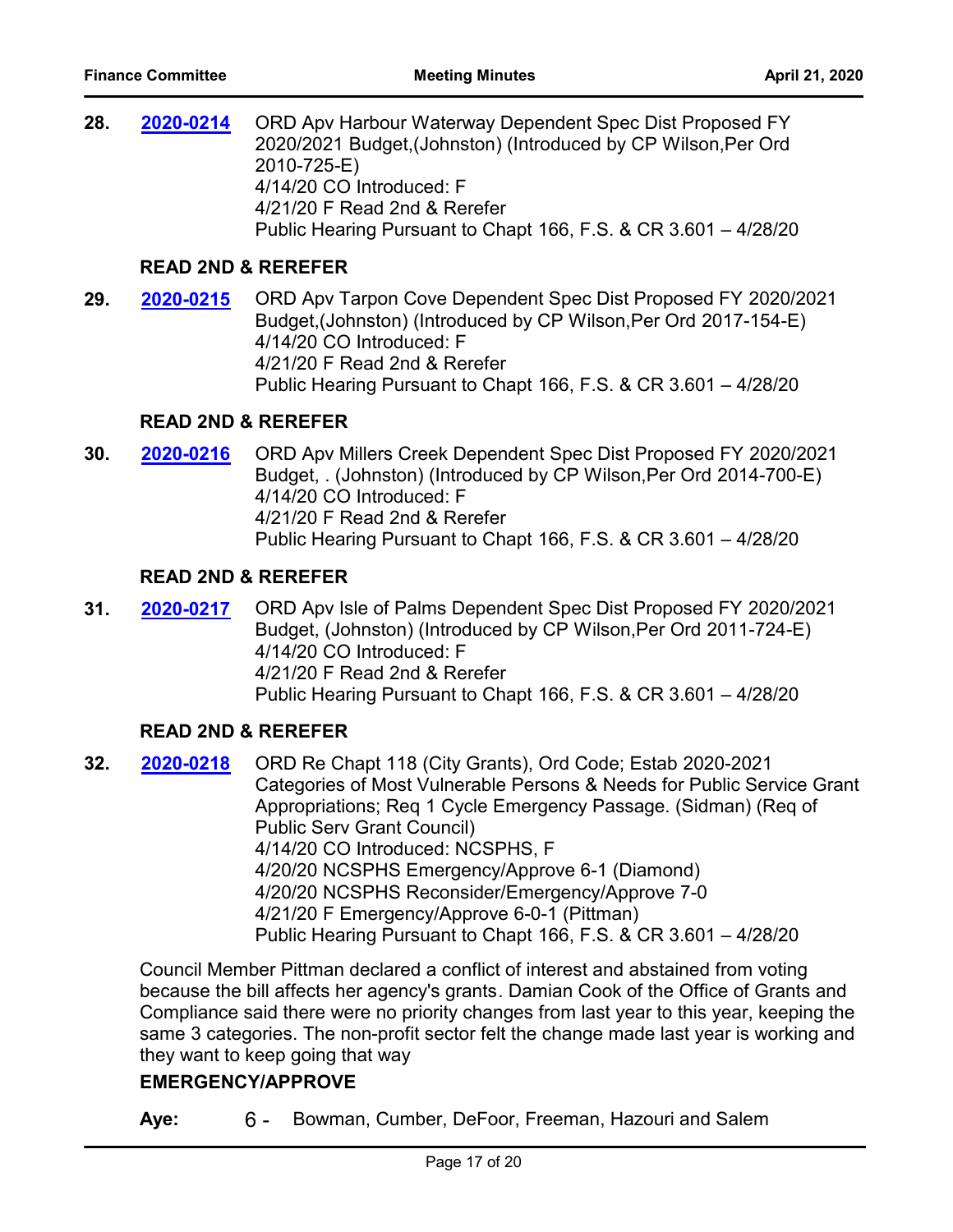**Abstain:** 1 - Pittman

**Scrivener's**

#### **1. Pg. 1, lines 14 and 18: strike "Priority Populations" and insert "Most Vulnerable Persons and Needs"**

#### **2. Pg. 2, line 20: strike "Person" and insert "Persons"**

**33. 2020-0221** ORD Approp \$1,880,120.00 from General Fund to KHA Subfund for Programs & Svcs for At-Hope Children & Youth in Jax Invoking the Exception of Sec 126.107(g) (Exemptions), Pt 1 (General Regulations), Chapt 126 (Procurement Code), Ord Code re: Children Svcs Prog Contracts to be Provided by Providers Specified in Ord; Apv & Auth the Mayor & Corp Sec & CEO of the KHA to execute Children's Svcs contracts w/ Providers Specified in Ord; Waiving Requirements of Sec 77.111(a) (Provider Contracts), Chapt 77 (KHA) Ord Code, to Exempt Children's Svcs Programming to be Provided by Providers Specified in Ord from Competitive Procurement. (B.T. 20-064) (Davis) (Req of Mayor) 4/14/20 CO Introduction: NCSPHS, F,R 4/20/20 NCSPHS Read 2nd & Rerefer 4/21/20 F Read 2nd & Rerefer 4/21/20 R Read 2nd & Rerefer Public Hearing Pursuant to Chapt 166, F.S. & CR 3.601 – 4/28/20 **[2020-0221](http://jaxcityc.legistar.com/gateway.aspx?m=l&id=/matter.aspx?key=2294)**

### **READ 2ND & REREFER**

**34. 2020-0224** RESO Concerning Public Safety & Welfare of COJ during COVID-19 Pandemic; Encouraging Action by Banks & Financial Institutions; & Addnl State and Federal Action; Encouraging the FL Supreme Court to Extend Administrative Order re: Writs of Possession for Eviction Proceedings; Encouraging Sherriff to Stay Enforcemt on Eviction Orders During State of Emerg; Req Emerg Passage Upon Introduction; Directing Legislative Svcs to Circulate a Copy of Resolution Upon Adoption. (Johnston) (Introduced by CM Dennis) (Co-Sponsored by CM's Morgan, Pittman & Gaffney) 4/14/20 CO Introduction: NCSPHS, F 4/20/20 NCSPHS Withdraw 6-1 (Carlucci) 4/21/20 F Withdraw 7-0 **[2020-0224](http://jaxcityc.legistar.com/gateway.aspx?m=l&id=/matter.aspx?key=2297)**

#### **WITHDRAW**

**At request of CM Dennis**

**Aye:** 7 - Bowman, Cumber, DeFoor, Freeman, Hazouri, Pittman and Salem

**\*\*\*\*\*Note: Items may be added at the discretion of the Chair.\*\*\*\*\***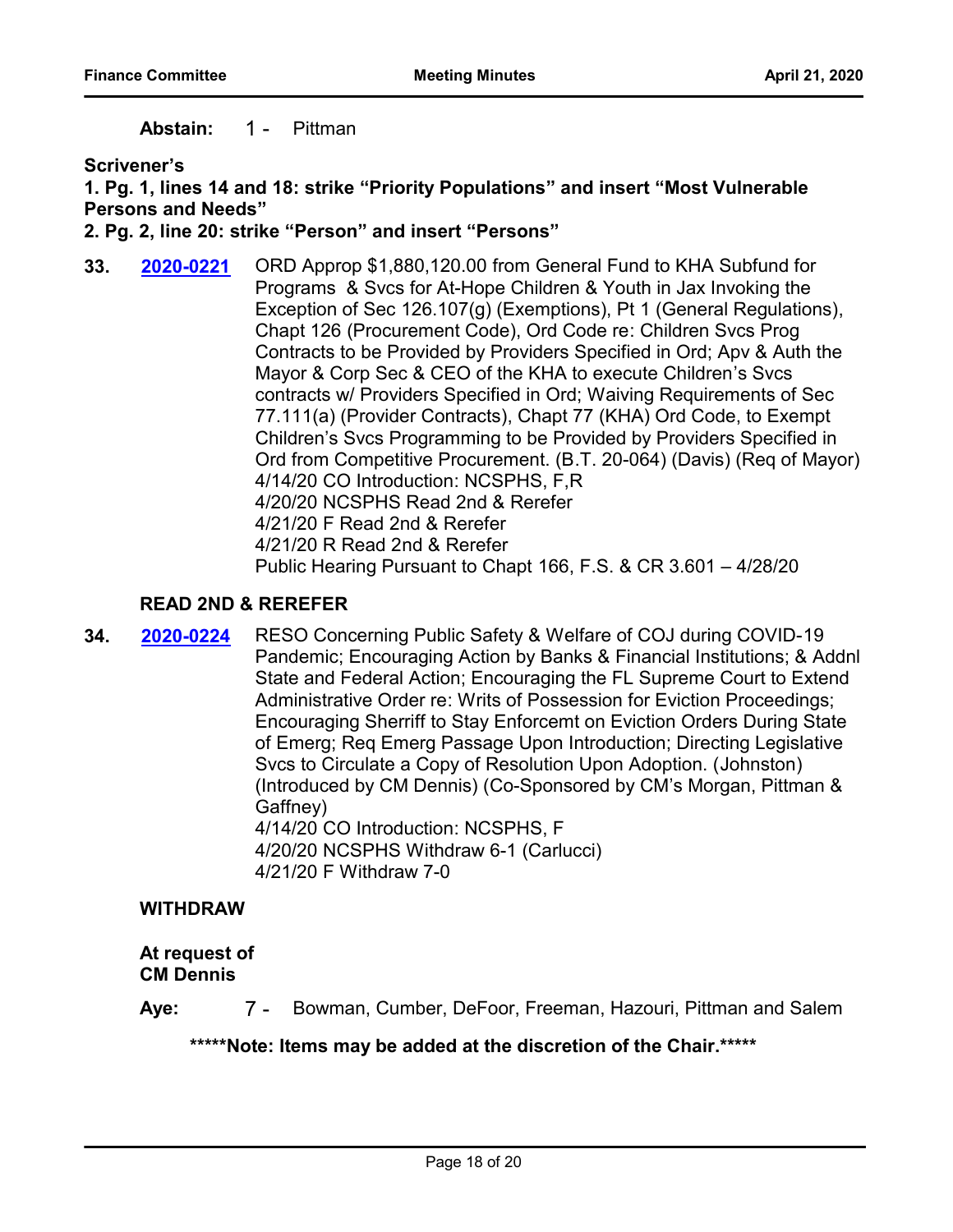Chairman Bowman noted that the Property Appraiser's budget will be coming before the Finance Committee soon for consideration; it needs to be submitted to the state by June 1. Kim Taylor indicated that the Property Appraiser's budget will be decreasing by \$300,000 this year.

Council Member Boylan announced that he will be introducing a bill to appropriate \$900,000 from City Operating Reserves to the First Coast Relief Fund for distribution to the non-profit community to support their work dealing with immediate needs on the streets; Community Organized and Active in Disaster (COAD) is doing important work help people recover from the economic crisis. Non-profits are in great need of support to help them deal with the crisis as well. Council Member Cumber said she likes the idea, but everyone needs to be cognizant of how bad the City budget could be in the next couple of years and how important reserve funds will be to cushion the blow that's coming. Council Member Salem felt it would be good to target the funds to something like JEA to prevent utility shutoffs when their current moratorium expires. Council Member Hazouri said lots of agencies are going to need help, so Council will need to prioritize and coordinate what's most important before allocating funds to anyone. Council Member Pittman said she has been involved in discussions with COAD about their work, so will be declaring a conflict of interest when this bill comes up for a vote. Chairman Bowman agrees that there will be lots of calls for appropriating money to worthy causes so the council will need to be cautious about starting down that path.

Council Member Boylan noted that Council Member Dennis' Resolution 2020-224 was withdrawn but suggested the need for a resolution calling on the state to fix the current problems with its unemployment application system.

Chairman Bowman said he will be holding a discussion with Council President Wilson regarding the resumption of the work of all of the paused committees and task forces: Charter Revision Commission; Crime Reduction and Public Safety Task Force; Resiliency Special Committee; Planning Commission; Waterways Commission. Mr. Salem asked that the Opioid Task Force be added to that list; opioid overdose transports by JFRD were up 20% in March. Mr. Hazouri said he knows that President Wilson is interested in getting all of the committees and task forces back into action. Council Secretary Cheryl Brown said that she had talked to Mr. Wilson yesterday and he asked her to compile a list of where things stood in all those bodies when the moratorium was imposed and how to get everything restarted.

Pursuant to the American with Disabilities Act, accommodations for persons with disabilities are available upon request. Please allow 1-2 business days notification to process; last minute requests will be accepted; but may not be possible to fulfill. Please contact Disabled Services Division at: V 904-255-5466, TTY-904-255-5476, or email your request to KaraT@coj.net.

#### **Rollcall**

7 - Chair Aaron Bowman, Vice Chair LeAnna Cumber, Council Member Randy DeFoor, Council Member Terrance Freeman, Council Member Tommy Hazouri, Council Member Ju'Coby Pittman and Council Member Ron Salem **Present:**